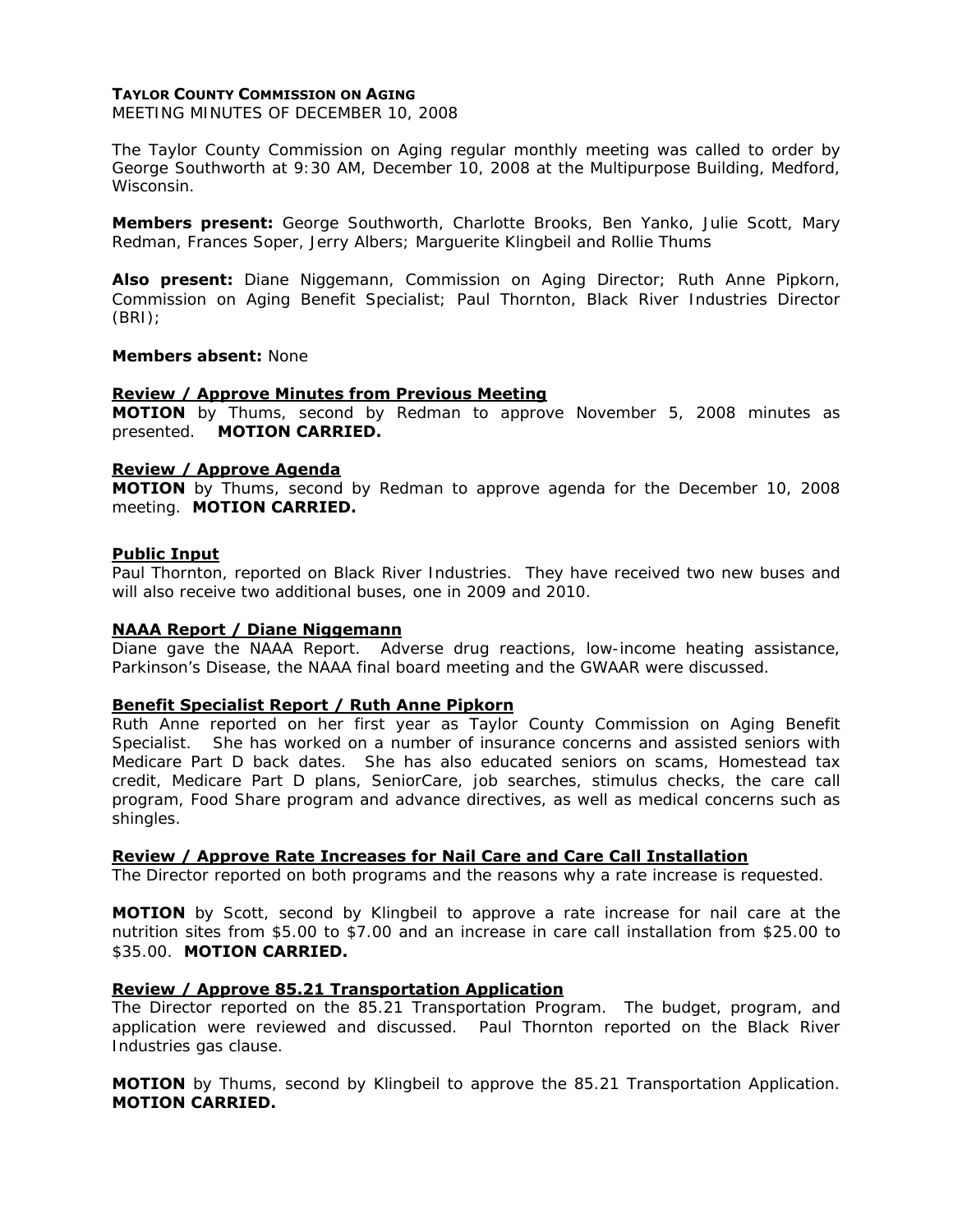# **Review Request from Jump River Community Center for Rent Increase**

Reviewed and discussed the Jump River Community Center's request to increase the daily rent from \$25.00 to \$35.00 per day.

**MOTION** by Redman, second by Thums to approve rent increase to \$30.00 per day effective January 1, 2009. **MOTION CARRIED.**

## **Director's Report**

• A site manager for the Lublin Site has been hired.

yWestboro and Lublin Nutrition sites will be going down from three to two serving days per week. Medford and Gilman sites will be going from five to four serving days per week.

• A Senior Citizen's Employment and Training employee will transport meals from Medford to Gilman and Lublin.

## **Review / Approve Monthly Expenses:**

Director's regular monthly expenses for November, 2008 were reviewed and discussed.

Regular monthly expenses for November, 2008 were reviewed and discussed.

**MOTION** by Scott, second by Soper to approve the Director's monthly expenses and regular monthly expenses for November, 2008. **MOTION CARRIED.** 

## **Other Business**

Commission on Aging volunteer drivers and other staff will have a mandatory training on Friday, December 12, 2008.

The next regular meeting is scheduled for 9:30 am, January 14, 2009 at the Medford Multipurpose Building, Medford, Wisconsin.

**MOTION** by Thums, second by Soper to adjourn meeting. **MOTION CARRIED.** 

Meeting adjourned at 10:55 am.

Respectfully submitted,

\_\_\_\_\_\_\_\_\_\_\_\_\_\_\_\_\_\_\_\_\_ Mary Redman, Secretary

Handouts: Commission on Aging Monthly Expenditures; Director's Monthly Expenses; 85.21 Application; NAAA Monthly Report; December Commission on Aging Newsletter.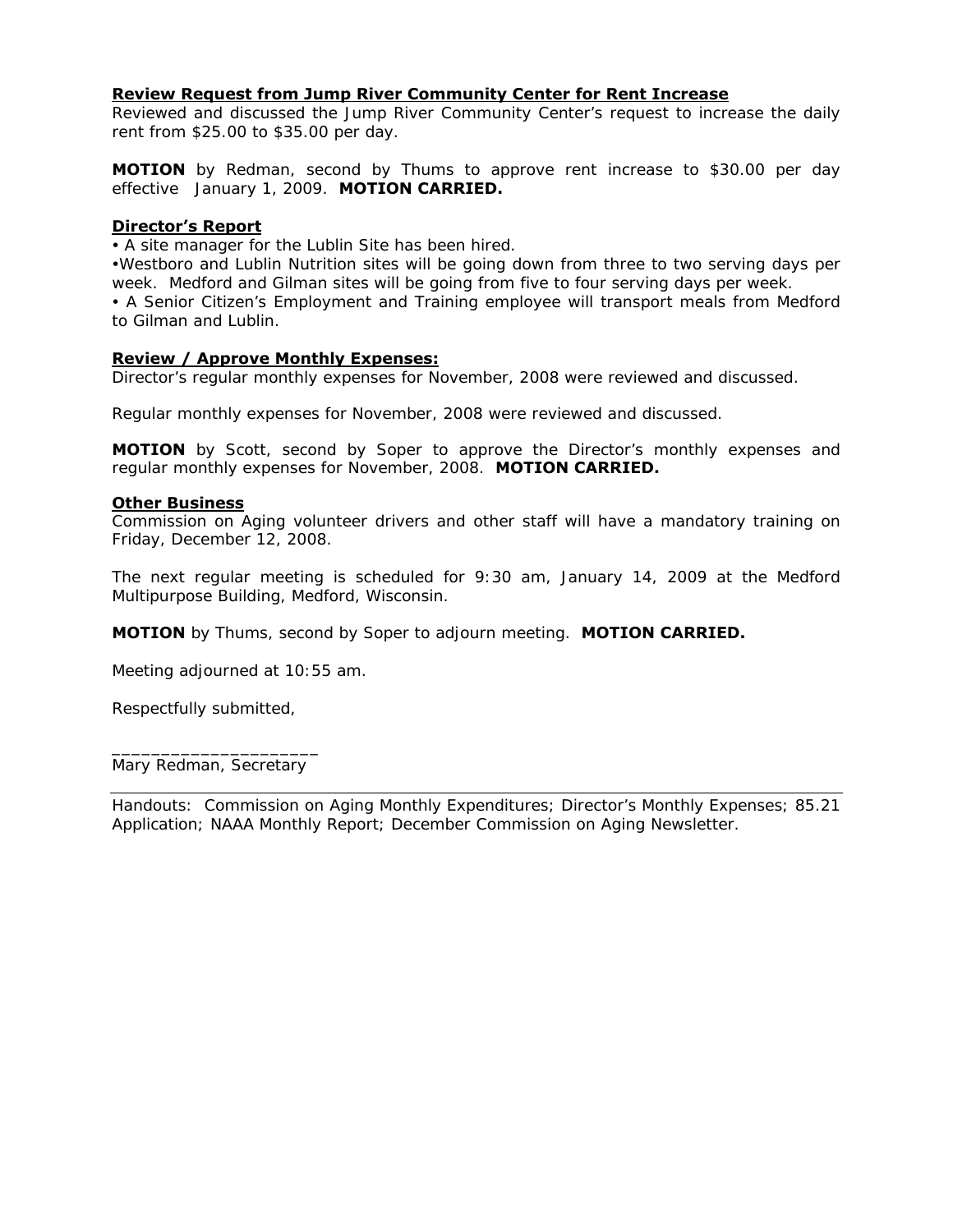## **TAYLOR COUNTY COMMISSION ON AGING**

MEETING MINUTES OF NOVEMBER 5, 2008

The Taylor County Commission on Aging regular monthly meeting was called to order by George Southworth at 9:30 AM, November 5, 2008 at the Multipurpose Building, Medford, Wisconsin.

**Members present:** George Southworth, Charlotte Brooks, Ben Yanko, Frances Soper, Jerry Albers; Marguerite Klingbeil and Rollie Thums

**Also present:** Diane Niggemann, Commission on Aging Director; Paul Thornton, Black River Industries Director (BRI); Kathy Lemke, Black River Industries Food Service Manager; Sherrie Vaughn, Black River Industries Program Manager

**Members absent:** Julie Scott; Mary Redman

#### **Review / Approve Minutes from Previous Meeting**

**MOTION** by Thums, second by Soper to approve October 8, 2008 minutes as presented. **MOTION CARRIED.** 

## **Review / Approve Agenda**

**MOTION** by Thums, second by Yanko to approve agenda for the November 5, 2008 meeting. **MOTION CARRIED.**

#### **Public Input**

Paul Thornton, Black River Industries Director invited the public to their 35<sup>th</sup> Anniversary Celebration at 2:00 pm on November 19, 2008. This will also be Employee Appreciation Week.

Diane Niggemann gave report on the Senior Health, Wellness & Safety Fair, held on Thursday, October 30<sup>th</sup>. Attendance was very good.

## **NAAA Report / Diane Niggemann**

Diane gave the report.

## **Discuss / Approve Hiring Lublin Nutrition Site Manager**

Diane reported that Connie Agen, Lublin Site Manager is leaving in two weeks.

**MOTION** by Brooks, second by Klingbeil to approve hiring a new site manager for the Lublin Senior Nutrition Site. **MOTION CARRIED.**

## **Director's Report**

•A "Taking Care of You - the Caregiver" Fair will be held Monday, November  $10^{th}$  from 4:00 – 7:30 pm at the Multi-purpose Building. yAnnette Staubs will work with individuals who would like to have a "Phone Buddy".

•Diane reported on concerns of how budget cuts will impact programs including benefit specialist services, home delivered meals and others.

## **Review / Approve Monthly Expenses:**

Director's regular monthly expenses for October, 2008 were reviewed and discussed.

Regular monthly expenses for October, 2008 were reviewed and discussed.

**MOTION** by Albers, second by Yanko to approve the Director's monthly expenses and regular monthly expenses for October, 2008. **MOTION CARRIED.**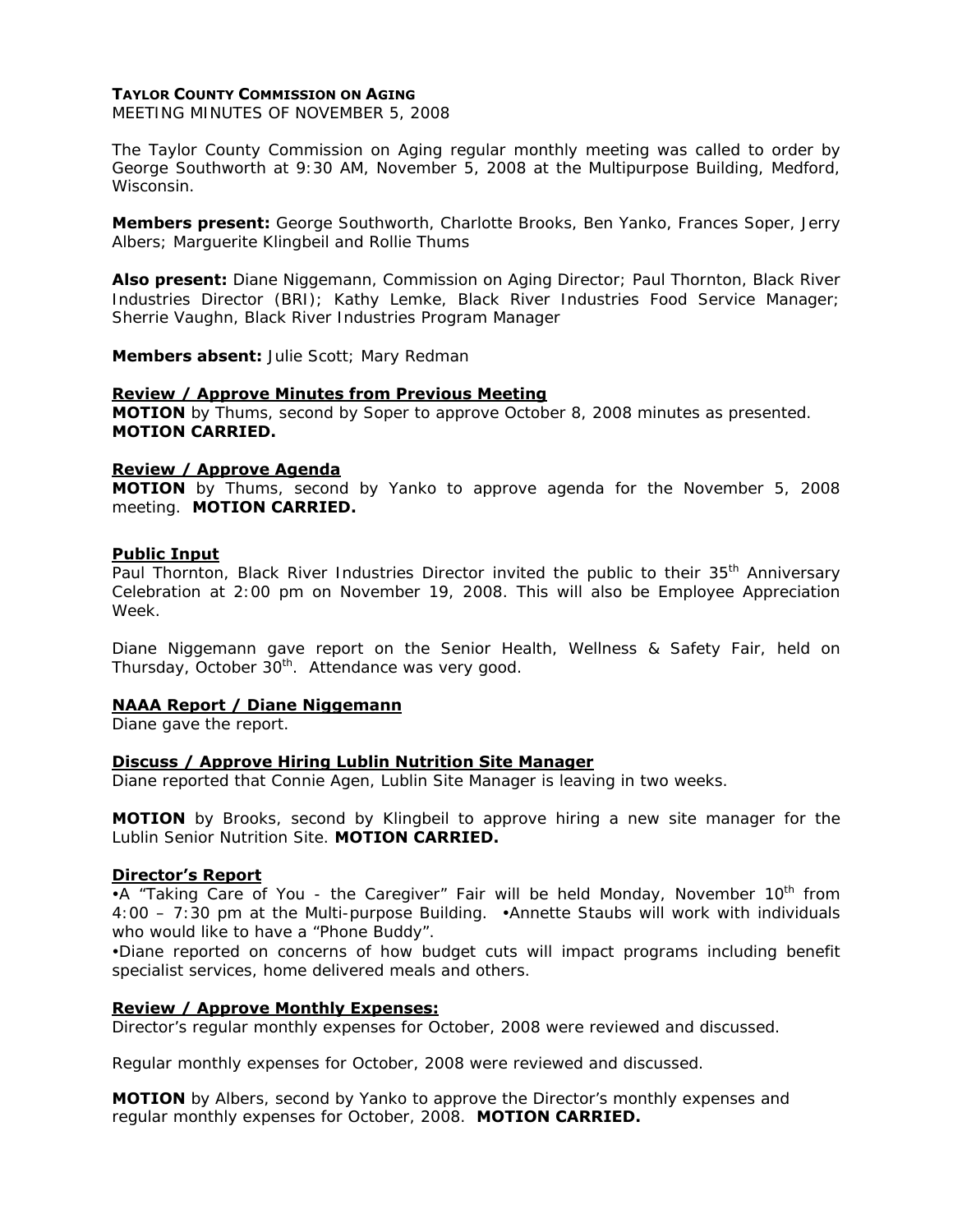# **Other Business**

None

The next regular meeting is scheduled for 9:30 am, December 10, 2008 at the Medford Multipurpose Building, Medford, Wisconsin.

**MOTION** by Thums, second by Albers to adjourn meeting. **MOTION CARRIED.** 

Meeting adjourned at 11:05 am.

Respectfully submitted,

\_\_\_\_\_\_\_\_\_\_\_\_\_\_\_\_\_\_\_\_\_

Frances Soper, Acting Secretary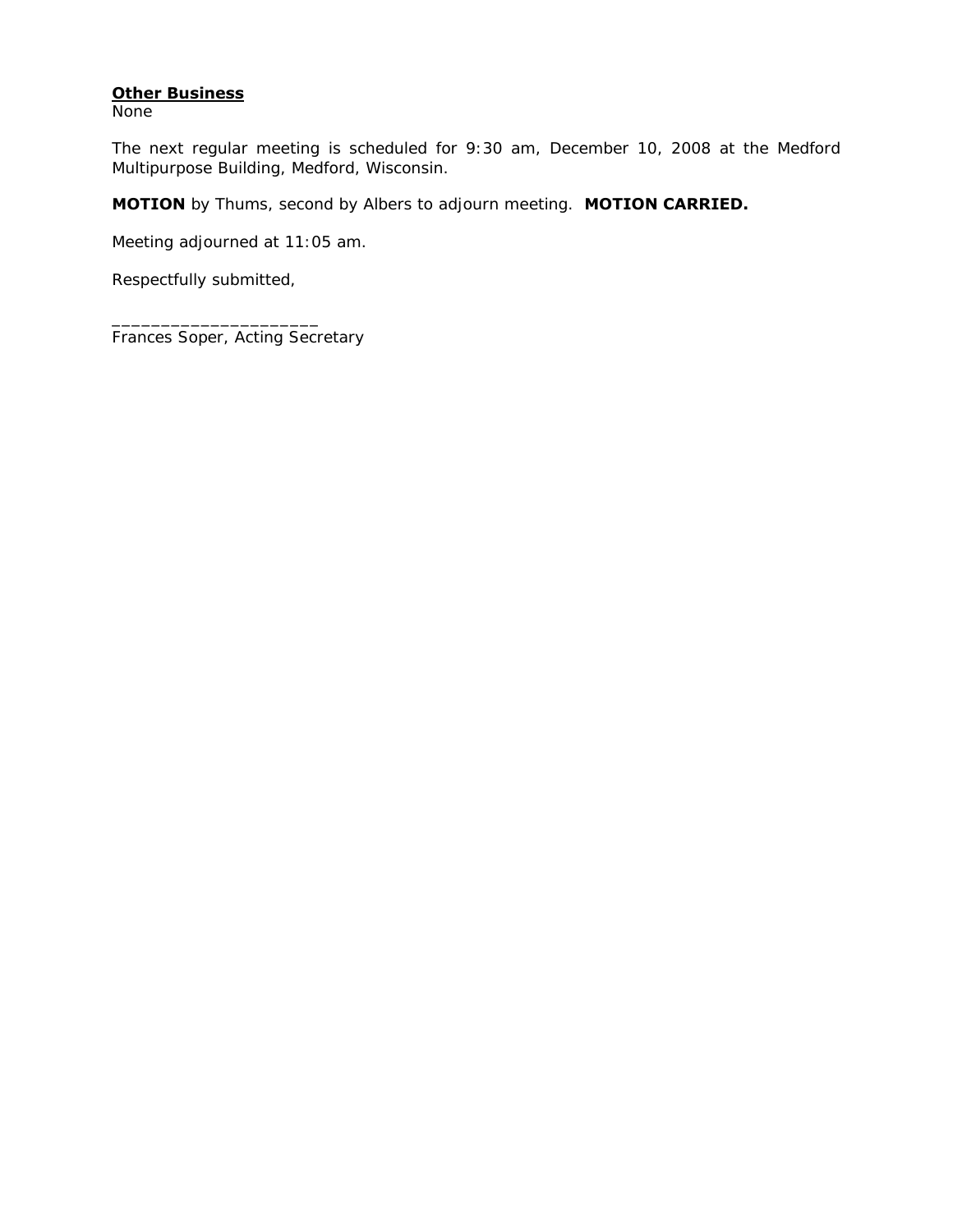## **TAYLOR COUNTY COMMISSION ON AGING**

MEETING MINUTES OF OCTOBER 8, 2008

The Taylor County Commission on Aging regular monthly meeting was called to order by George Southworth at 9:30 AM, October 8, 2008 at the Multipurpose Building, Medford, Wisconsin.

**Members present:** George Southworth, Charlotte Brooks, Ben Yanko, Julie Scott, Mary Redman, Frances Soper, Jerry Albers; Marguerite Klingbeil and Rollie Thums

**Also present:** Diane Niggemann, Commission on Aging Director; Judy Troyk, NAAA President; Paul Thornton, Black River Industries (BRI) Director; Betty Van Royan, Visitor

#### **Members absent:** None

#### **Review / Approve Minutes from Previous Meeting**

**MOTION** by Thums, second by Scott to approve September 10, 2008 minutes as presented. **MOTION CARRIED.** 

#### **Review / Approve Agenda**

**MOTION** by Scott, second by Thums to approve agenda for the October 8, 2008 meeting. **MOTION CARRIED.**

#### **Public Input**

Paul Thornton, BRI reported on the gas surcharge clause of the Commission on Aging contract with Black River Industries. Paul also stated Black River Industries will be celebrating their 35<sup>th</sup> anniversary in 2009.

## **NAAA Report / Judy Troyk, NAAA President**

Judy Troyk reported on the restructuring of the AAA's.

## **2009 Budget Update**

The Director reported on the 2009 Budget.

## **Review Nutrition Assessment Recommendations**

The Director reported on the NAAA on-site nutrition assessment and recommendations. Discussion was held.

**MOTION** by Scott, second by Thums to change the Commission on Aging bylaws to include the nutrition advisory council duties. **MOTION CARRIED.** 

**MOTION** by Thums, second by Klingbeil to amend the motion to include: "The Commission on Aging Committee will meet at a nutrition site at least yearly." **MOTION CARRIED AS AMENDED.** 

## **Review / Approve Monthly Expenses**

Director's regular monthly expenses for September, 2008 were reviewed and discussed.

Regular monthly expenses for September, 2008 were reviewed and discussed.

**MOTION** by Klingbeil, second by Thums to approve the Director's monthly expenses and regular monthly expenses for September, 2008. **MOTION CARRIED.** 

#### **Other Business**

Director Diane Niggemann reported on the Senior Health Fair scheduled for October 30, 2008.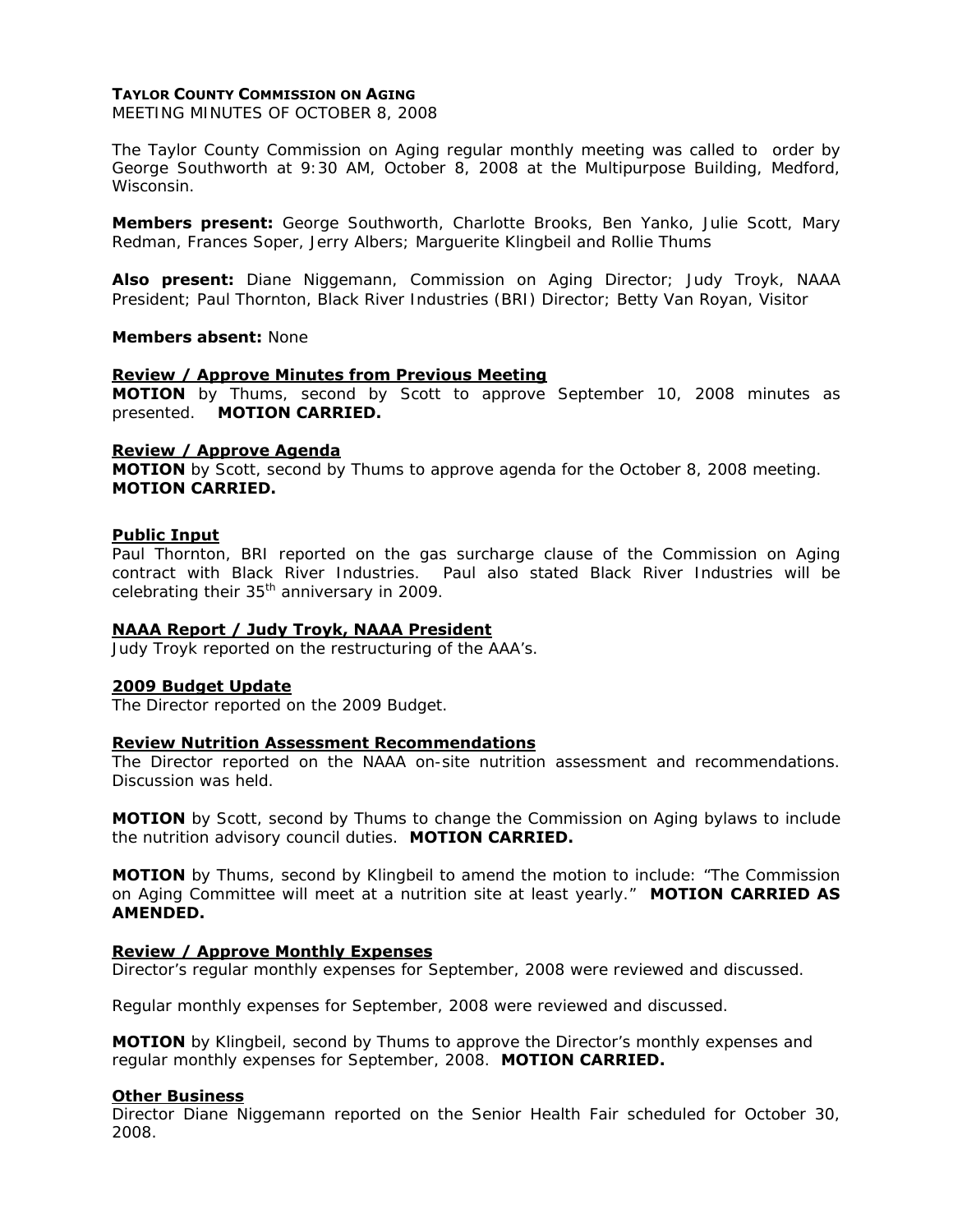The next regular meeting is scheduled for 9:30 am, November 5, 2008 at the Medford Multipurpose Building, Medford, Wisconsin.

**MOTION** by Soper, second by Brooks to adjourn meeting. **MOTION CARRIED.** 

Meeting adjourned at 11:05 am.

Respectfully submitted,

\_\_\_\_\_\_\_\_\_\_\_\_\_\_\_\_\_\_\_\_\_ Mary Redman, Secretary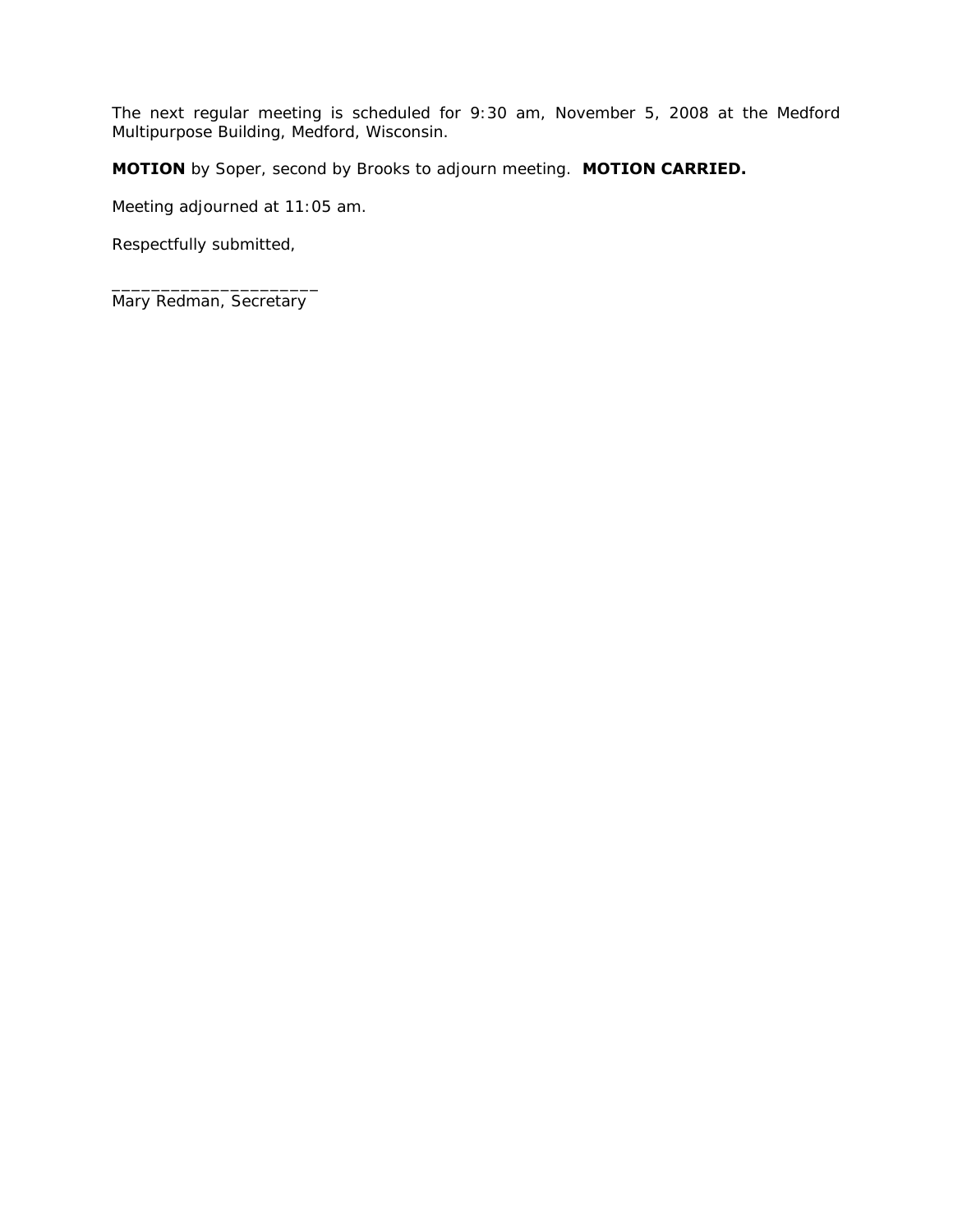## **TAYLOR COUNTY COMMISSION ON AGING**

MEETING MINUTES OF SEPTEMBER 10, 2008

The Taylor County Commission on Aging regular monthly meeting was called to order by George Southworth at 10:00 AM, September 10, 2008 at the Multipurpose Building, Medford, Wisconsin.

**Members present:** George Southworth, Charlotte Brooks, Ben Yanko, Julie Scott, Mary Redman, Frances Soper, Jerry Albers and Rollie Thums

**Also present:** Diane Niggemann, Commission on Aging Director; Sherri Vaughn, Black River Industries Program Manager; Kathy Lemke, Black River Industries Food Service Manager; Karene Buehler, Medford; Frances Soper, Lublin; Mick Keepers, Gilman; Eileen Roback, Gilman

**Members absent:** Marguerite Klingbeil

#### **Review / Approve Minutes from Previous Meeting**

**MOTION** by Soper, second by Brooks to approve August 13, 2008 minutes as presented with the addition of the Rib Lake meal bid correction. **MOTION CARRIED.** 

#### **Review / Approve Agenda**

**MOTION** by Scott, second by Soper to approve agenda for the September 10, 2008 meeting. **MOTION CARRIED.**

#### **Public Input**

Introductions were made. Public attending gave input regarding the nutrition sites they attend.

## **NAAA Report**

The NAAA report was given by Diane Niggemann.

**Review / Approve Supplemental Transportation Rural Assistance Program (STRAP) Grant** The director reported on the STRAP Grant proposal and the process.

**MOTION** by Yanko, second by Albers to support the STRAP Grant. **MOTION CARRIED.**

## **Review / Approve 2009 Budget**

The director reported on the 2009 budget. The anticipated revenues and expenditures were reviewed and discussed.

**MOTION** by Redman, second by Scott to support the 2009 budget as presented. Included in the 202 budget, closing Medford and Gilman dining sites on Fridays and closing Westboro and Lublin dining sites on Mondays. Also, increasing the 203 budget to include the county funding an additional 68% of a position.

## **MOTION CARRIED. Ayes – 8 (the rest) Nays - 1 (Thums)**

## **Review / Approve Monthly Expenses**

Director's regular monthly expenses for August, 2008 were reviewed and discussed.

Regular monthly expenses for August, 2008 were reviewed and discussed.

**MOTION** by Thums, second by Soper to approve the Director's monthly expenses and regular monthly expenses for August, 2008. **MOTION CARRIED.**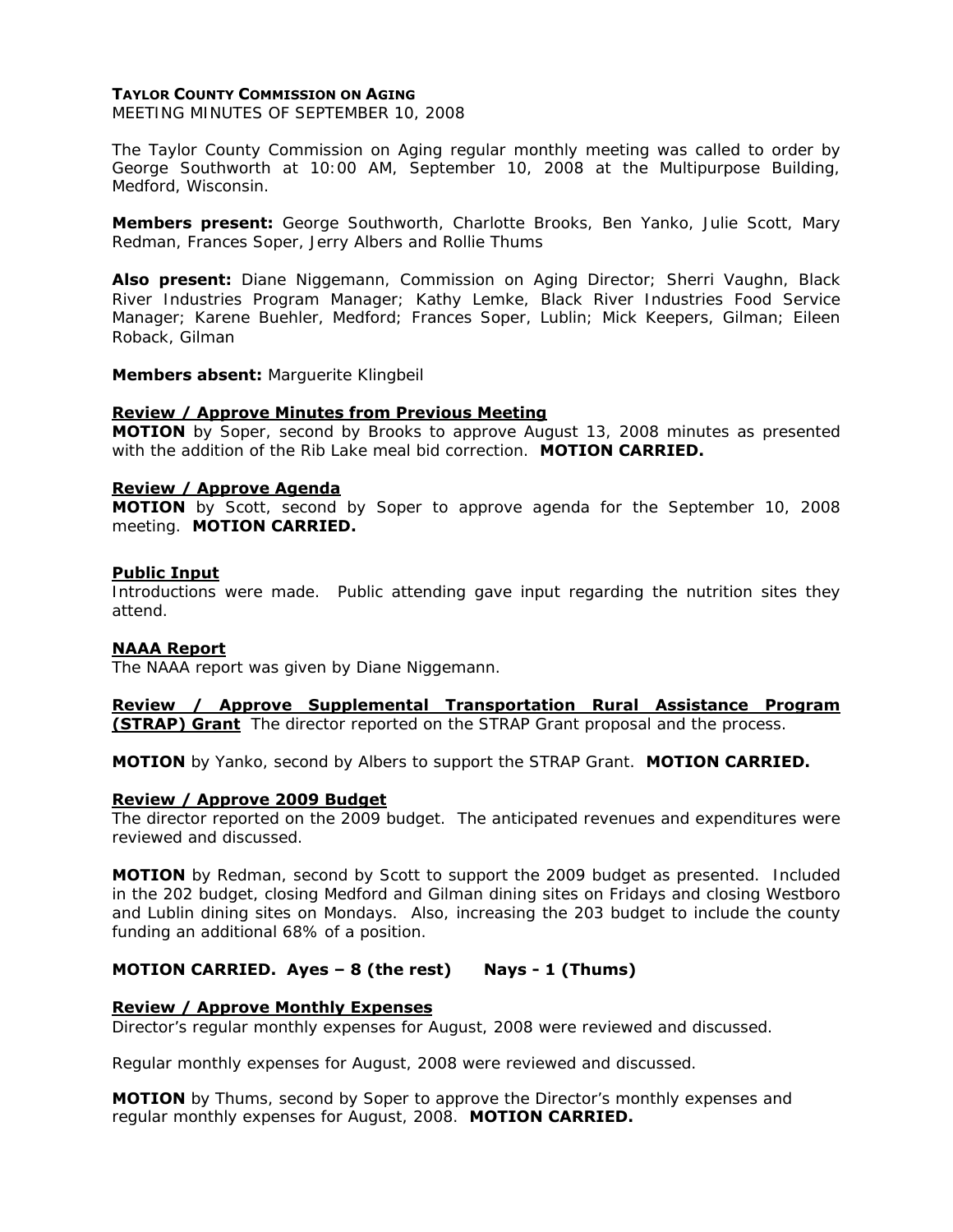## **Other Business**

Items discussed included:

- The Senior Health, Wellness & Safety Fair will be held on October 30, 2008.
- A Caregiver Fair is being planned for November
- Financial planning for Life Care Needs.

The next regular meeting is scheduled for 9:30 am, October 8, 2008 at the Medford Multipurpose Building, Medford, Wisconsin.

**MOTION** by Thums, second by Soper to adjourn meeting. **MOTION CARRIED.** 

Meeting adjourned at 11:25 am.

Respectfully submitted,

\_\_\_\_\_\_\_\_\_\_\_\_\_\_\_\_\_\_\_\_\_ Mary Redman, Secretary

Handouts: COA Monthly Expenditures; Director's Expense Report; 2009 Budget; Revenue Budget Worksheet; 2009 Anticipated Revenue; 2009 Anticipated Expenditures; STRAP Grant Proposal; Number of Meals Ordered per Site; NAAA Monthly Report to Aging Units; September Newsletter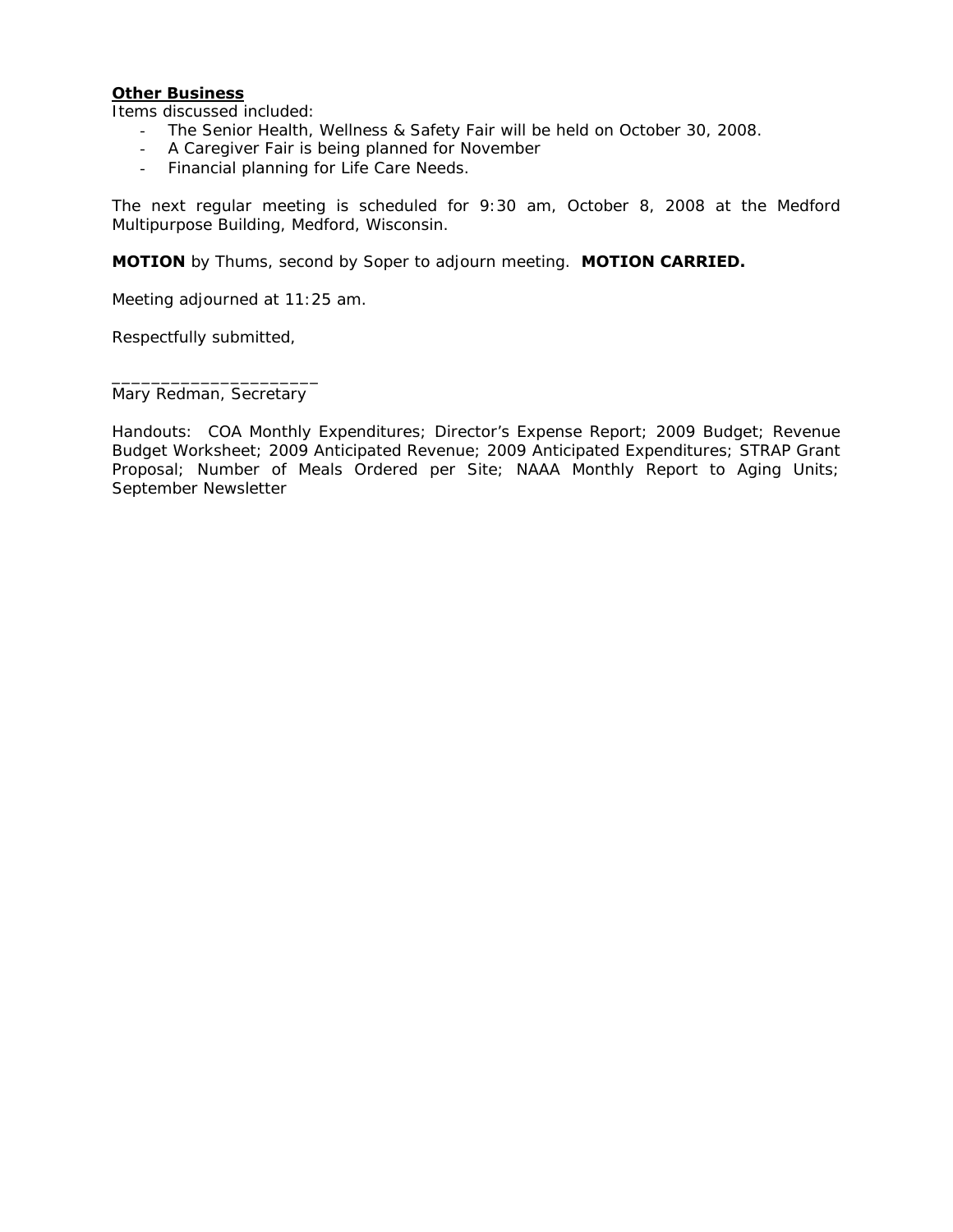## **TAYLOR COUNTY COMMISSION ON AGING**

MEETING MINUTES OF AUGUST 13, 2008

The Taylor County Commission on Aging regular monthly meeting was called to order by George Southworth at 10:00 AM, August 13, 2008 at the Multipurpose Building, Medford, Wisconsin.

**Members present:** George Southworth, Charlotte Brooks, Ben Yanko, Marguerite Klingbeil, Mary Redman, Frances Soper, Jerry Albers and Rollie Thums

**Also present:** Diane Niggemann, Commission on Aging Director; Paul Thornton, Black River Industries Director; Kathy Lemke, Black River Industries Food Service Manager;

**Members absent:** Julie Scott

#### **Review / Approve Minutes from Previous Meeting**

**MOTION** by Klingbeil, second by Soper to approve July 9, 2008 minutes as presented. **MOTION CARRIED.** 

## **Review / Approve Agenda**

**MOTION** by Soper, second by Thums to approve agenda for the August 13, 2008 meeting. **MOTION CARRIED.**

#### **Public Input**

Kathy Lemke, Black River Industries reported on the submission of the Kraft grant. The Kraft grant benefits Commission on Aging programs (ex: health fair & home delivered meal transportation).

#### **Senior Citizen Employment & Training Request for Donation**

Diane Niggemann read a letter from the Senior Citizen Employment & Training, Inc. requesting a donation to support senior interns. Gilman and Medford dining centers have senior interns.

**MOTION** by Thums, second by Klingbeil to decline making a donation to Senior Citizen Employment & Training, Inc. **MOTION CARRIED.**

## **NAAA Report**

The NAAA report was given by Diane Niggemann.

#### **Golden Living Center, Rib Lake - Donation**

The Commission on Aging received \$500.00 from Golden Living Center for transportation for home delivered and congregate meals in the Rib Lake / Westboro areas.

#### **2009 Budget**

The director reported on the 2009 budget and recommendations.

## **Discuss Possible Cuts in Congregate Dining Serving Days / Frances Soper**

Frances Soper reported on her meeting with Lublin congregate meal site participants to get their input on reducing the number of serving days.

# **Approve Meal Bids for 2009**

**MOTION** by Thums, second by Yanko to accept bids *(see attachment)* from Black River Industries for congregate and home delivered meals for the Medford, Gilman, Lublin, Goodrich, Westboro and Rib Lake sites; from Golden Living Center-Rib Lake for Rib Lake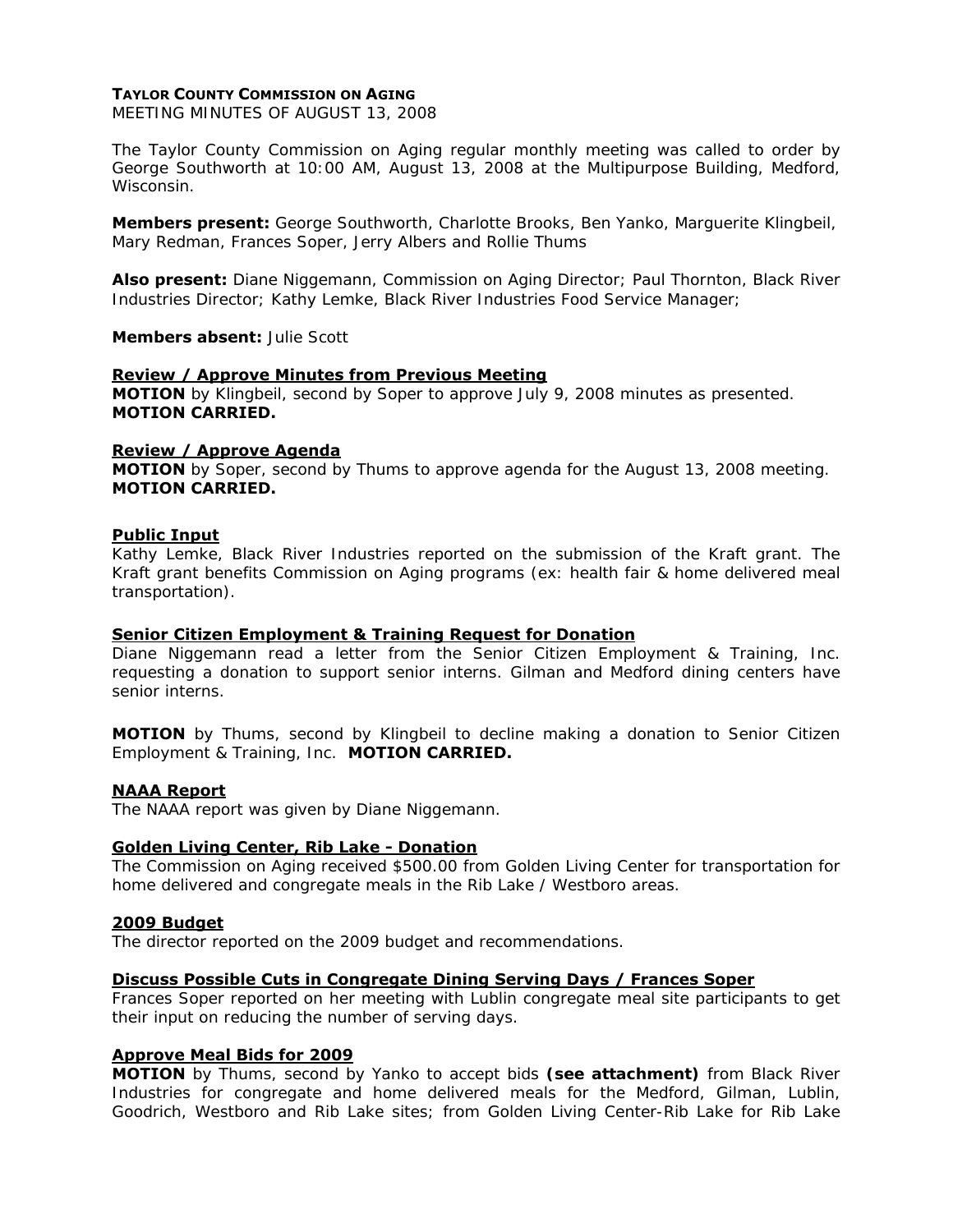home delivered meals (Wednesdays & Fridays only); and from Jump River Community Center for Jump River congregate and home delivered meals. **MOTION CARRIED.**

## **Review / Approve Raising Congregate Suggested Donation**

**MOTION** by Thums, second by Klingbeil to raise the congregate suggested donation from \$3.25 per meal to \$3.50 per meal. **MOTION CARRIED.**

## **Director's Report**

Director Diane Niggemann gave her report.

## **Review / Approve Monthly Expenses**

Director's regular monthly expenses for July, 2008 were reviewed and discussed.

Regular monthly expenses for July, 2008 were reviewed and discussed.

**MOTION** by Thums, second by Klingbeil to approve the Director's monthly expenses and regular monthly expenses for July, 2008. **MOTION CARRIED.** 

## **Other Business**

None

The next regular meeting is scheduled for 10:00 am, September 10, 2008 at the Medford Multipurpose Building, Medford, Wisconsin.

**MOTION** by Thums, second by Yanko to adjourn meeting. **MOTION CARRIED.** 

Meeting adjourned at 11:35 am.

Respectfully submitted,

\_\_\_\_\_\_\_\_\_\_\_\_\_\_\_\_\_\_\_\_\_ Mary Redman, Secretary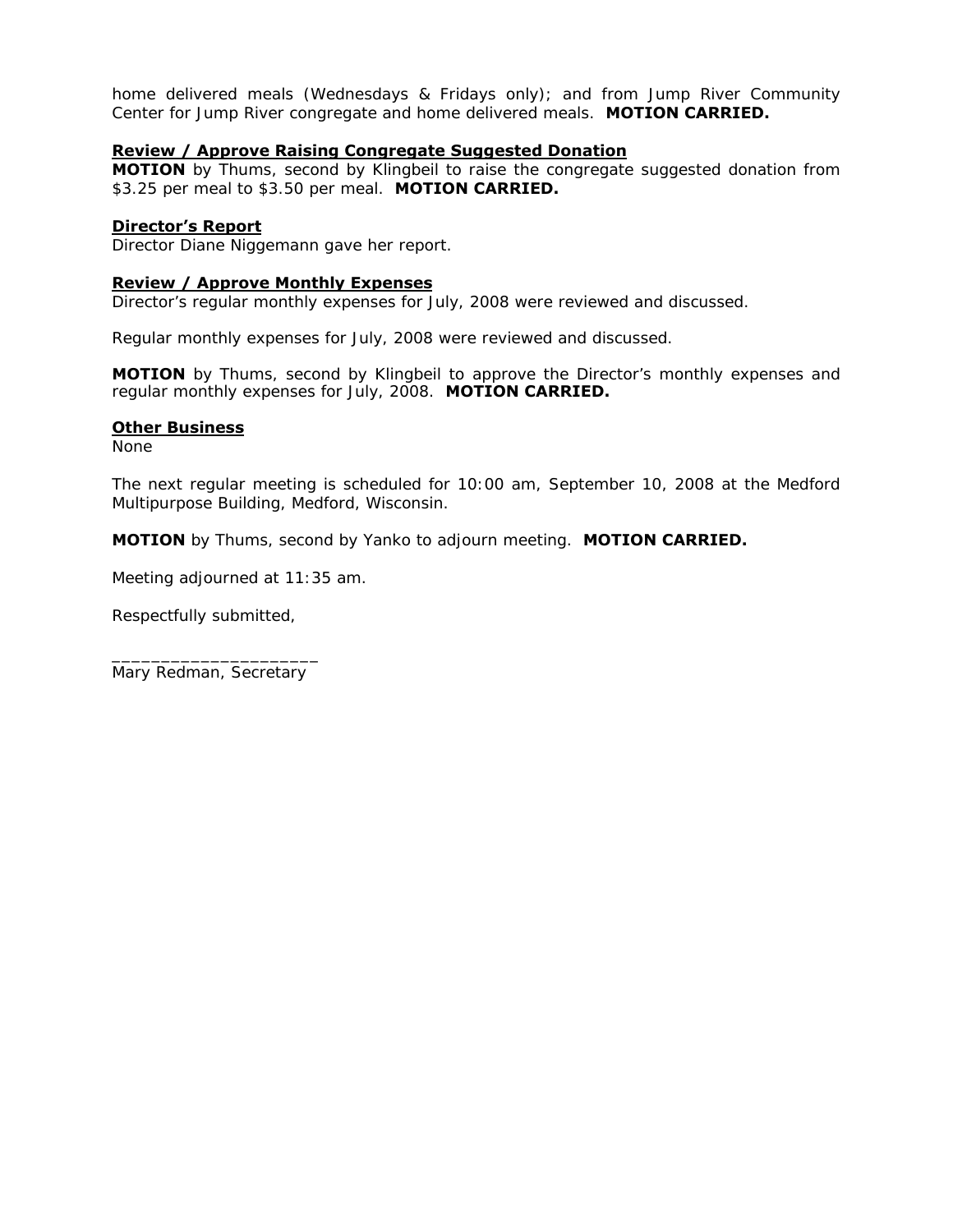#### TAYLOR COUNTY COMMISSION ON AGING MEETING MINUTES OF AUGUST 13, 2008 **(AMENDED)**

# **Approve Meal Bids for 2009:**

|                                                                                                                      | <u> Аррготс гісаг річэ тог боорі</u><br><b>Meal Site</b> | <b>2009 Bid</b>                                             |  |
|----------------------------------------------------------------------------------------------------------------------|----------------------------------------------------------|-------------------------------------------------------------|--|
| <b>Rib Lake Site:</b>                                                                                                |                                                          |                                                             |  |
|                                                                                                                      | Golden Living Center                                     | \$4.30 per meal - Wednesday & Friday<br>home delivered only |  |
| <b>Jump River Site:</b>                                                                                              |                                                          |                                                             |  |
|                                                                                                                      | Jump River Community Center                              | \$5.15 per meal                                             |  |
| Medford, Lublin, Goodrich, Westboro & Gilman Sites:                                                                  |                                                          |                                                             |  |
| Black River Industries bids for Medford, Lublin, Goodrich, Westboro & Gilman Meal Sites were approved<br>as follows: |                                                          |                                                             |  |
| 1.                                                                                                                   | <b>Medford Site</b>                                      | \$5.29 per meal + delivery $*$ (*See Below)                 |  |
| 1a.                                                                                                                  | <b>Home Delivered Meals</b>                              | \$5.29 per meal + delivery $*$ (*See Below)                 |  |
| 2.                                                                                                                   | Lublin                                                   | \$5.29 per meal + delivery * (*See Below)                   |  |
| 3.                                                                                                                   | Goodrich                                                 | $$5.29$ per meal + \$ 29.00*                                |  |
| 4.                                                                                                                   | <b>Rib Lake</b>                                          | \$5.29 per meal + delivery * (*See Below)                   |  |
| 5.                                                                                                                   | Westboro                                                 | \$5.29 per meal + delivery * (*See Below)                   |  |
| 6.                                                                                                                   | Gilman                                                   | \$5.29 per meal + delivery $*$ (*See Below)                 |  |

Meal delivery for #1 and 1A costs \$43.70 per serving for Medford and Home Delivered Meals combined, regardless of meal cost. Delivery price of Home Delivered Meals only is \$33.55. Meals-on-Wheels to Stetsonville will cost \$3.35 per stop, with a minimum charge of \$10.05 per day. Rib Lake/Westboro delivery charge is \$43.77 per day, contingent upon receiving both bids. Gilman/Lublin delivery charge is \$51.60 per day (Mon., Tues., Thur.), contingent upon receiving both bids. Gilman delivery charge is \$39.10 per day (Wed. & Fri.)

# • **Food Inflation Clause**

We reserve the right to negotiate that part of the contract that is affected by food prices at any time beginning 1/1/2009.

**● Gas Inflation Clause** In the event that (regular) gas prices exceed \$4.25 per gallon, or fall below \$3.75 per gallon, for more than 30 days, either party can negotiate that part of the contract affected by gas prices. In addition, if the price of gas on 1/1/2009 is at those levels, the part of the contract affected by gas prices may be adjusted immediately.

# **● Due Date Notice: Due by the end of current month or a finance charge of 1.5% will be added.**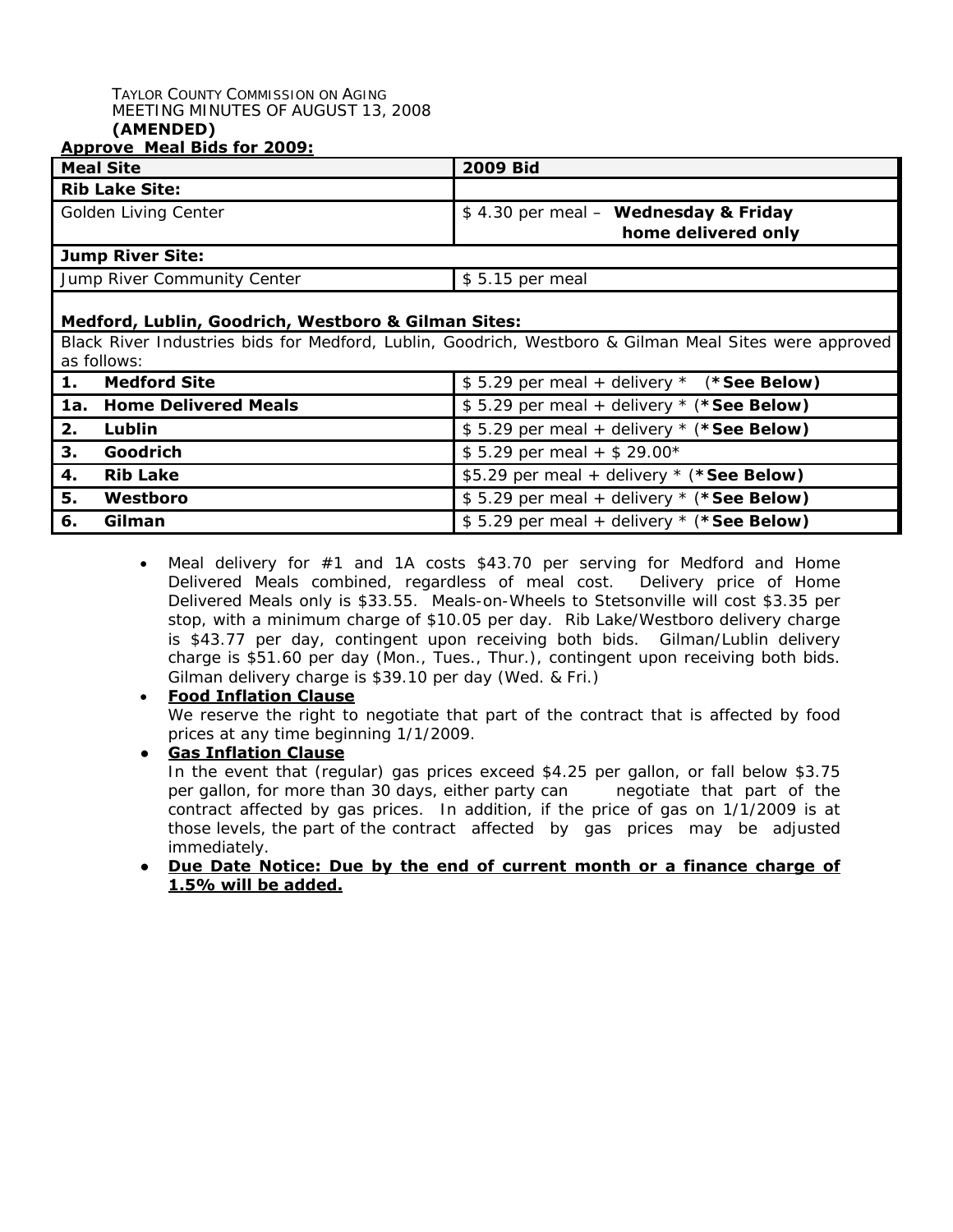# **TAYLOR COUNTY COMMISSION ON AGING MEETING MINUTES OF JULY 9, 2008**

The Taylor County Commission on Aging regular monthly meeting was called to order by George Southworth at 10:00 AM, July 9, 2008 at the Multipurpose Building, Medford, Wisconsin.

**Members present:** George Southworth, Charlotte Brooks, Ben Yanko, Marguerite Klingbeil, Mary Redman, Frances Soper, Jerry Albers, Julie Scott and Rollie Thums

**Also present:** Diane Niggemann, Commission on Aging Director; Sherrie Vaughn, Black River Industries (BRI); Paul Thornton, Black River Industries Director Kathy Lemke, Black River Industries Food Service Manager;

#### **Members absent:** None

## **Review / Approve Minutes from Previous Meeting**

**MOTION** by Soper, second by Klingbeil to approve June 11, 2008 minutes as presented. **MOTION CARRIED.** 

## **Review / Approve Agenda**

**MOTION** by Soper, second by Scott to approve agenda for the July 9, 2008 meeting. **MOTION CARRIED.**

#### **Public Input**

Paul Thornton, Director of Black River Industries reported on BRI's activities.

## **NAAA Report**

The NAAA report was given by Diane Niggemann.

#### **Family Care Power Point**

Committee members watched the Family Care power point. Discussion and questions followed.

## **Open & Review Meal Bids**

The meal bids were opened and reviewed. Discussion followed. Meal bid decisions will be made at the August meeting. *-See attached*.

#### **2008 – 2009 Plan Amendments & Budgets**

Diane Niggemann reported on the 2008-2009 plan amendments and budget.

#### **Director's Report by Diane Niggemann**

Diane Niggemann reported on the Living Well with Chronic Conditions Program, AARP Driver Safety classes and the MUST (Medication Use & Safety Training) program.

## **Review / Approve Monthly Expenses**

Director's regular monthly expenses for June, 2008 were reviewed and discussed.

Regular monthly expenses for June, 2008 were reviewed and discussed.

**MOTION** by Klingbeil, second by Soper to approve the Director's monthly expenses and regular monthly expenses for June, 2008. **MOTION CARRIED.** 

#### **Other Business**

None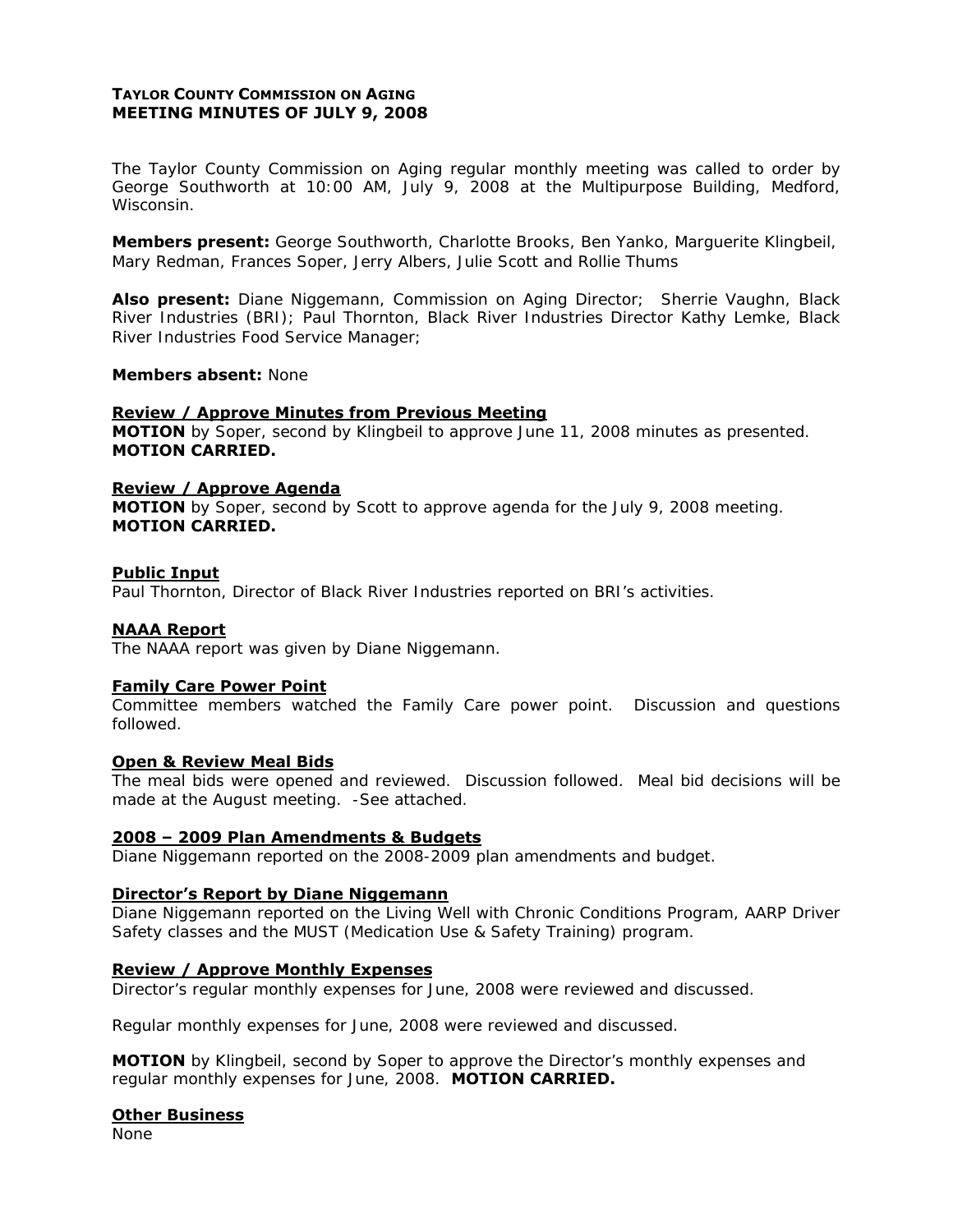The next regular meeting is scheduled for 10:00 am, August 13, 2008 at the Medford Multipurpose Building, Medford, Wisconsin.

**MOTION** by Klingbeil, second by Yanko to adjourn meeting. **MOTION CARRIED.** 

Meeting adjourned at 11:45 am.

Respectfully submitted,

\_\_\_\_\_\_\_\_\_\_\_\_\_\_\_\_\_\_\_\_\_ Mary Redman, Secretary MR/mb

Handouts included: COA Monthly Expenditures; Director's Monthly Expenses; AARP Driver Safety Program; Living Well with Chronic Conditions.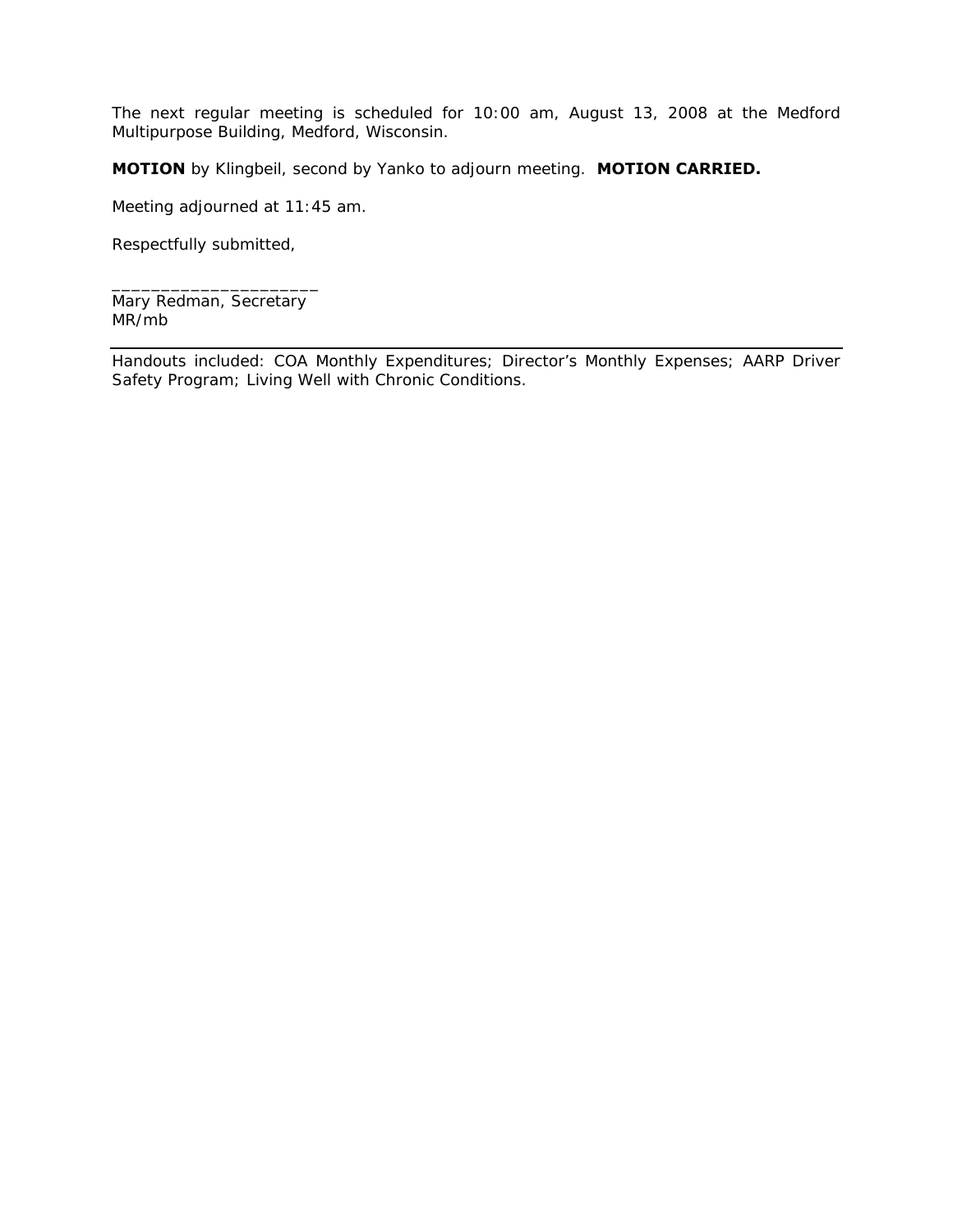# **Open Meal Bids:**

| <b>Meal Site</b>                                     | <b>2008 Bid</b>                                                                                         |  |  |
|------------------------------------------------------|---------------------------------------------------------------------------------------------------------|--|--|
| <b>Gilman Site:</b>                                  |                                                                                                         |  |  |
| Gilman School                                        | \$8.50 per meal delivered to site                                                                       |  |  |
| <b>Black River Industries</b>                        | \$5.29 per meal and \$39.10 delivery per day                                                            |  |  |
| <b>Rib Lake Site:</b>                                |                                                                                                         |  |  |
| Golden Living Center                                 | \$4.30 per meal - Wednesday & Friday<br>home delivered only                                             |  |  |
| <b>Black River Industries</b>                        | \$5.29 per meal and \$43.77 delivery per day<br>(*See Attached)                                         |  |  |
| <b>Jump River Site:</b>                              |                                                                                                         |  |  |
| Jump River Community Center                          | \$5.15 per meal                                                                                         |  |  |
| <b>Medford, Lublin, Goodrich and Westboro Sites:</b> |                                                                                                         |  |  |
|                                                      | Black River Industries submitted bids for Medford, Lublin, Goodrich and Westboro Meal Sites as follows: |  |  |
| <b>Medford Site</b><br>1.                            | \$5.29 per meal + delivery $*$ (*See Attached)                                                          |  |  |
| <b>Home Delivered Meals</b><br>1a.                   | \$5.29 per meal + delivery * (*See Attached)                                                            |  |  |
| 2.<br>Lublin                                         | $$5.29$ per meal + $$28.94$ delivery per day                                                            |  |  |
| 3.<br>Goodrich                                       | $$5.29$ per meal + $$29.00$ delivery per day                                                            |  |  |

**-OVER-** 

**4.** Westboro **1.** S 5.29 per meal + delivery \* (\*See Attached)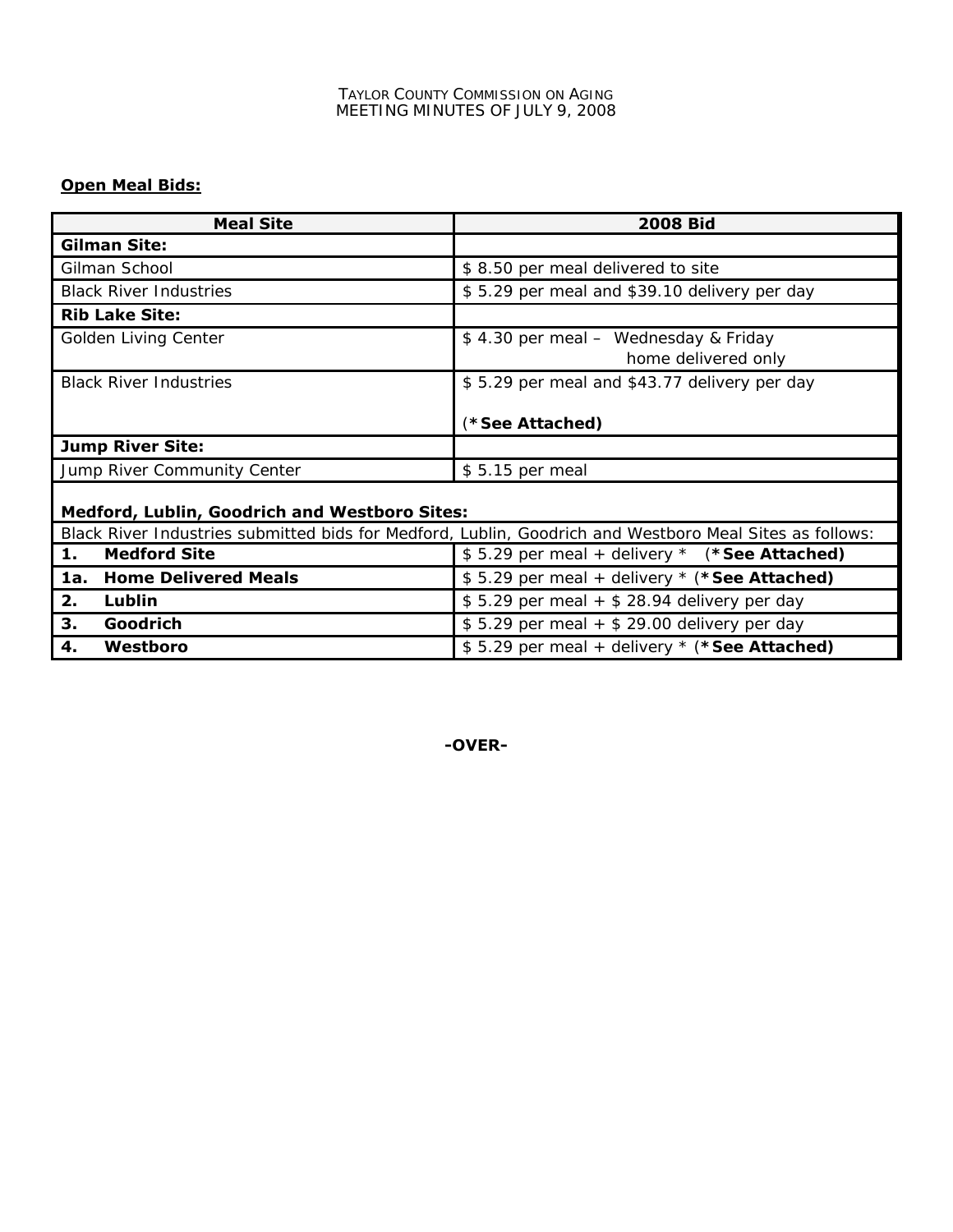# **TAYLOR COUNTY COMMISSION ON AGING MEETING MINUTES OF JUNE 11, 2008**

The Taylor County Commission on Aging regular monthly meeting was called to order by Rollie Thums at 10:04 AM, June 11, 2008 at the Multipurpose Building, Medford, Wisconsin.

**Members present:** Charlotte Brooks, Ben Yanko, Marguerite Klingbeil, Mary Redman, Frances Soper, Jerry Albers, Julie Scott and Rollie Thums

**Also present:** Diane Niggemann, Commission on Aging Director; Sherrie Vaughn, Black River Industries (BRI); Paul Thornton, Black River Industries Director Kathy Lemke, Black River Industries Food Service Manager;

#### **Members absent:** George Southworth

#### **Review / Approve Minutes from Previous Meeting**

**MOTION** by Klingbeil, second by Soper to approve May 14, 2008 minutes as presented. **MOTION CARRIED.** 

## **Review / Approve Agenda**

**MOTION** by Scott, second by Klingbeil to approve agenda for the June 11, 2008 meeting. **MOTION CARRIED.**

#### **Public Input**

Sherrie Vaughn, Black River Industries reported on BRI's respite care program.

#### **NAAA Report**

The NAAA report was given by Diane Niggemann.

## **Review Organizational Requirements**

Reviewed and discussed the Wisconsin Department of Health and Family Services April 7, 2008 memorandum regarding the organizational requirements for aging units, the aging unit plans and the modernization of the aging network. Also reviewed the Taylor County Aging Unit analysis of funds.

#### **Review / Approve Black River Industries Contracted Gas Surcharge**

Paul Thornton, BRI Director reported on the contracted gas surcharge.

## **Director's Report by Diane Niggemann**

The report was given by Diane Niggemann.

#### **Review / Approve Monthly Expenses**

Director's regular monthly expenses for May, 2008 were reviewed and discussed.

Regular monthly expenses for May, 2008 were reviewed and discussed.

**MOTION** by Klingbeil, second by Albers to approve the Director's monthly expenses and regular monthly expenses for May, 2008. **MOTION CARRIED.** 

#### **Other Business**

None

The next regular meeting is scheduled for 10:00 am, July 9, 2008 at the Medford Multipurpose Building, Medford, Wisconsin.

**MOTION** by Soper, second by Brooks to adjourn meeting. **MOTION CARRIED.**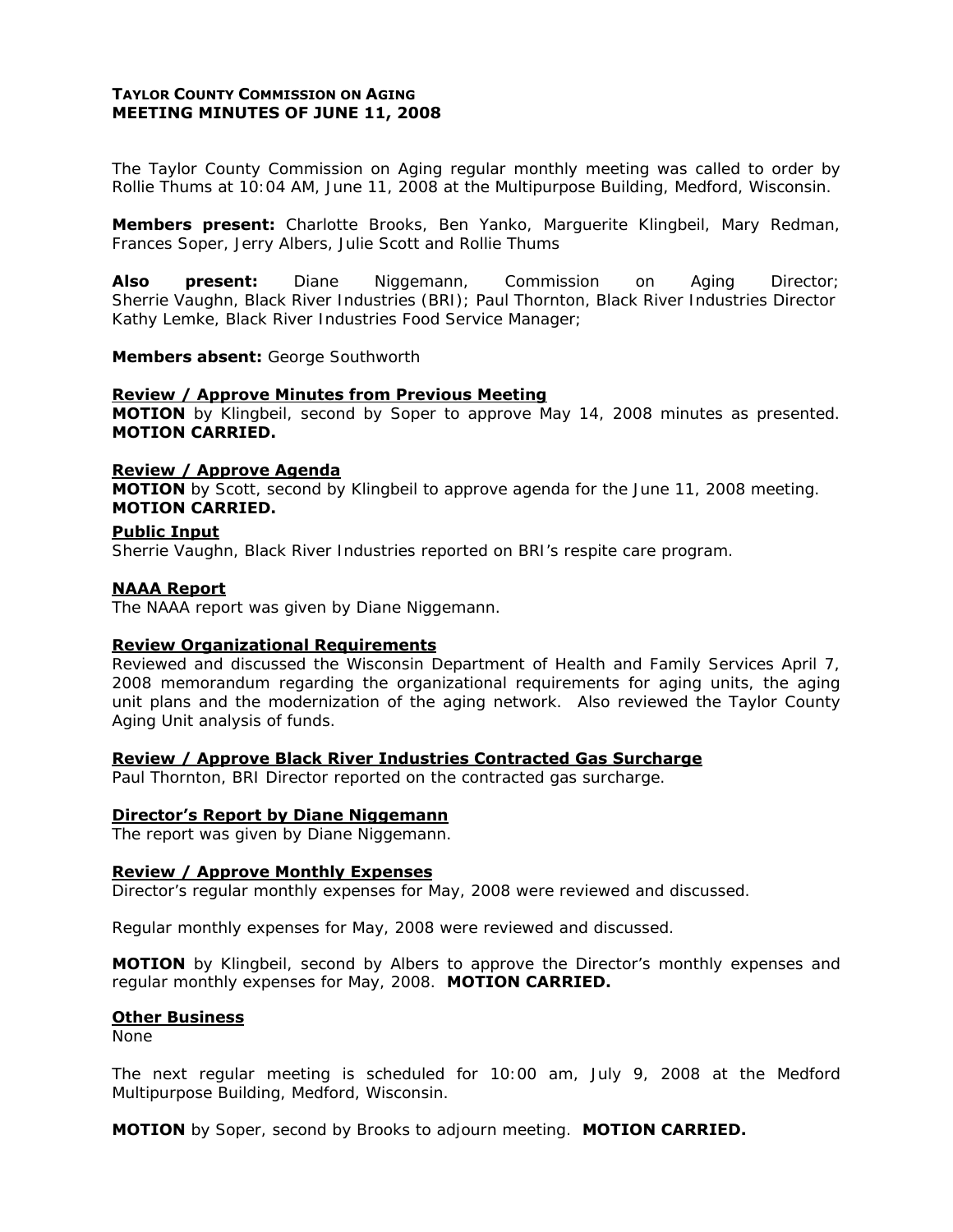Respectfully submitted,

\_\_\_\_\_\_\_\_\_\_\_\_\_\_\_\_\_\_\_\_\_ Mary Redman, Secretary

# **Handouts included:**

April 7, 2008 WI Department of Health & Services Memorandum, Modernization of the Aging Network, 2007 Audit Taylor County Aging Unit Analysis of Funds, 2008 Average Congregate Meals per Day & Donations per Meal, COA Monthly Expenditures, Director's Expenses, Taylor County Commission on Aging June Newsletter; NAAA Monthly Report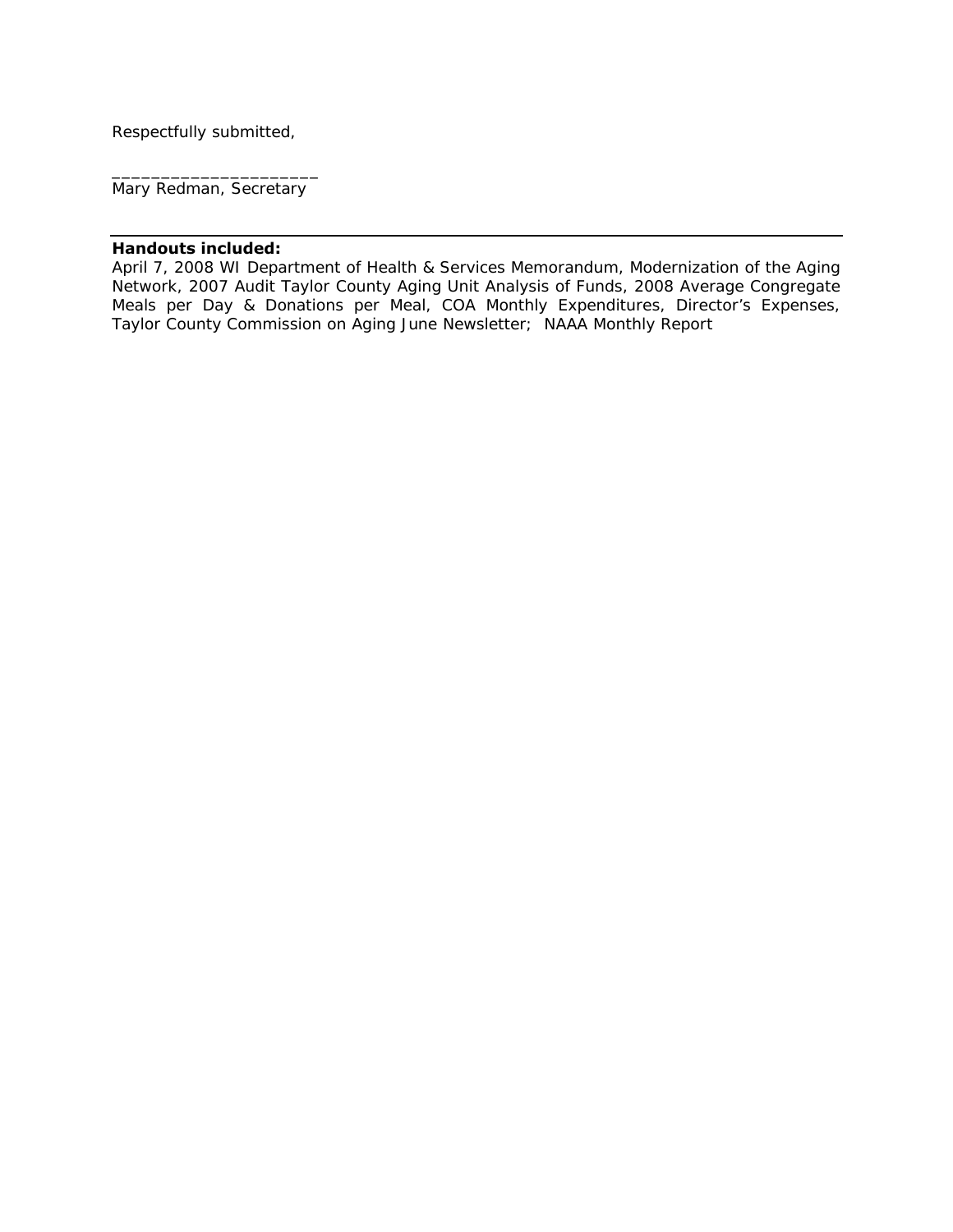# **TAYLOR COUNTY COMMISSION ON AGING MEETING MINUTES OF MAY 14, 2008**

The Taylor County Commission on Aging regular monthly meeting was called to order by George Southworth at 10:00 AM, May 14, 2008 at the Multipurpose Building, Medford, Wisconsin.

**Members present:** George Southworth, Charlotte Brooks, Ben Yanko, Marguerite Klingbeil, Mary Redman, Frances Soper, Jerry Albers, Julie Scott

**Also present:** Diane Niggemann, Commission on Aging Director; Paul Thornton, Black River Industries

## **Members absent:** Rollie Thums

## **Review / Approve Minutes from Previous Meeting**

**MOTION** by Klingbeil, second by Yanko to approve April 9, 2008 minutes as presented. **MOTION CARRIED.** 

## **Review / Approve Agenda**

**MOTION** by Scott, second by Soper to approve agenda for the May 14, 2008 meeting. **MOTION CARRIED.** 

#### **Introductions**

The committee members introduced themselves. The two new committee members present, Julie Scott and Frances Soper were welcomed.

### **Appoint Secretary**

Chairman Southworth appointed Mary Redman as the new secretary.

## **Public Input**

Paul Thornton, Black River Industries Director, spoke about the Catholic Charities Family Care Task Force.

## **Overview of Commission on Aging Programs**

Diane Niggemann gave an overview of the Commission on Aging Programs.

## **Review / Approve United Way Applications**

Diane Niggemann explained the United Way applications.

**MOTION** by Klingbeil, second by Soper to approve the United Way application for transportation funding for home delivered meals. **MOTION CARRIED.** 

**MOTION** by Scott, second by Yanko to approve the United Way application for unfunded transportation costs. **MOTION CARRIED.**

## **Gas Clause under Black River Industries Contract**

Paul Thornton, Black River Industries Director, spoke to the group about the gas clause under the contract that the COA has with Black River Industries.

## **NAAA Report**

The NAAA report was given by Diane Niggemann.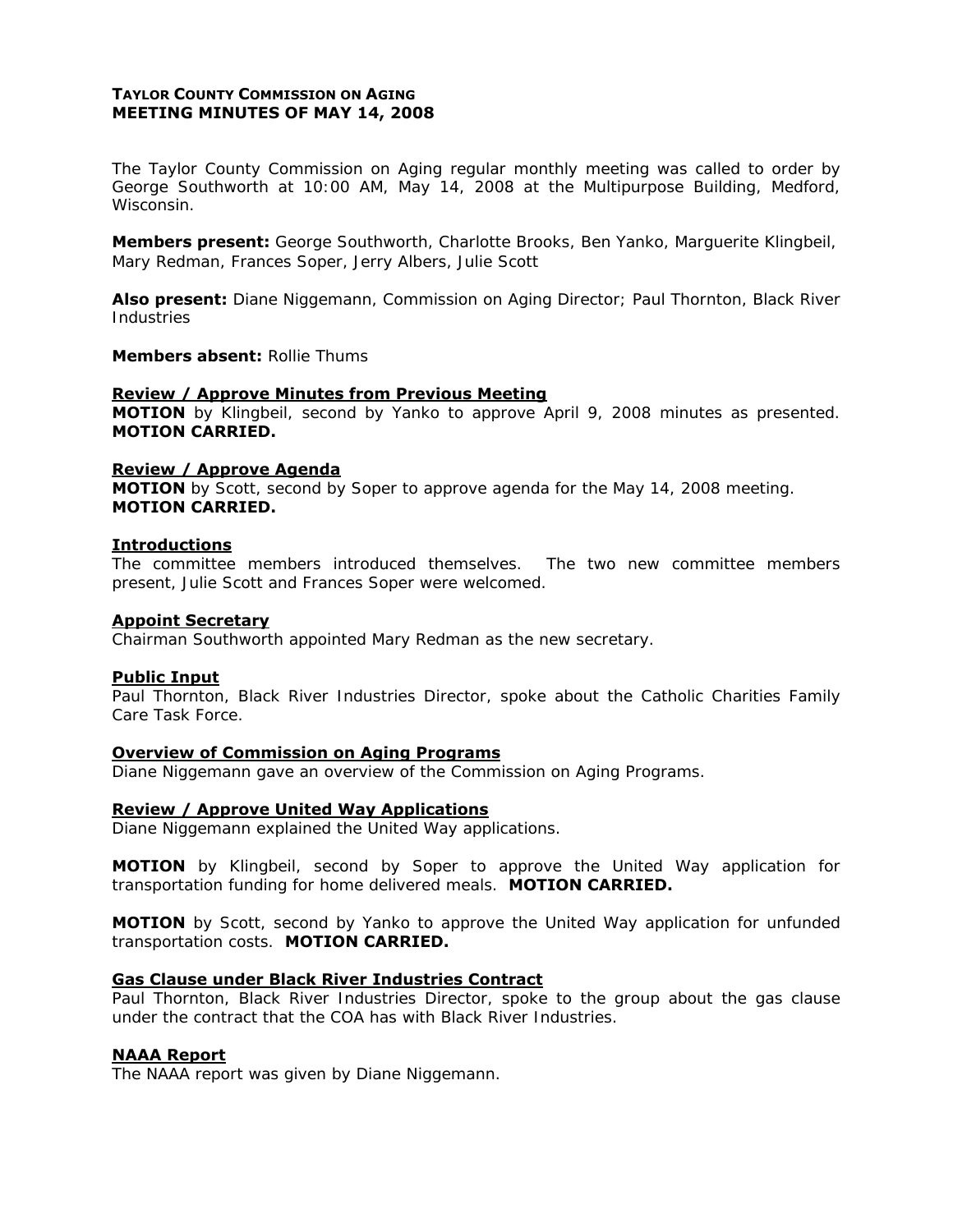# **Appoint NAAA Representative**

Chariman Southworth appointed Marguerite Klingbeil as the Taylor County NAAA representative.

## **Director's Report by Diane Niggemann**

The report was given by Diane Niggemann.

## **Review / Approve Monthly Expenses**

Director's regular monthly expenses for April, 2008 were discussed and reviewed.

Regular monthly expenses for April, 2008 were discussed and reviewed.

**MOTION** by Klingbeil, second by Scott to approve the Director's monthly expenses and regular monthly expenses for April, 2008. **MOTION CARRIED.** 

## **Other Business**

None

The next regular meeting is scheduled for 10:00 am, June 11, 2008 at the Medford Multipurpose Building, Medford, Wisconsin.

**MOTION** by Soper, second by Brooks to adjourn meeting. **MOTION CARRIED.** 

Respectfully submitted,

\_\_\_\_\_\_\_\_\_\_\_\_\_\_\_\_\_\_\_\_\_ Mary Redman, Secretary

## **Handouts included:**

Taylor County Commission on Aging April Newsletter; NAAA Newsletter; How to Find Your Hidden Money, Director's Monthly Expense Report; Regular Monthly Expense Report; COA Program Pamphlets on Home Delivered Meals, Nutrition Program, Care Call, Transportation Services, Commission on Aging, MUST for Seniors.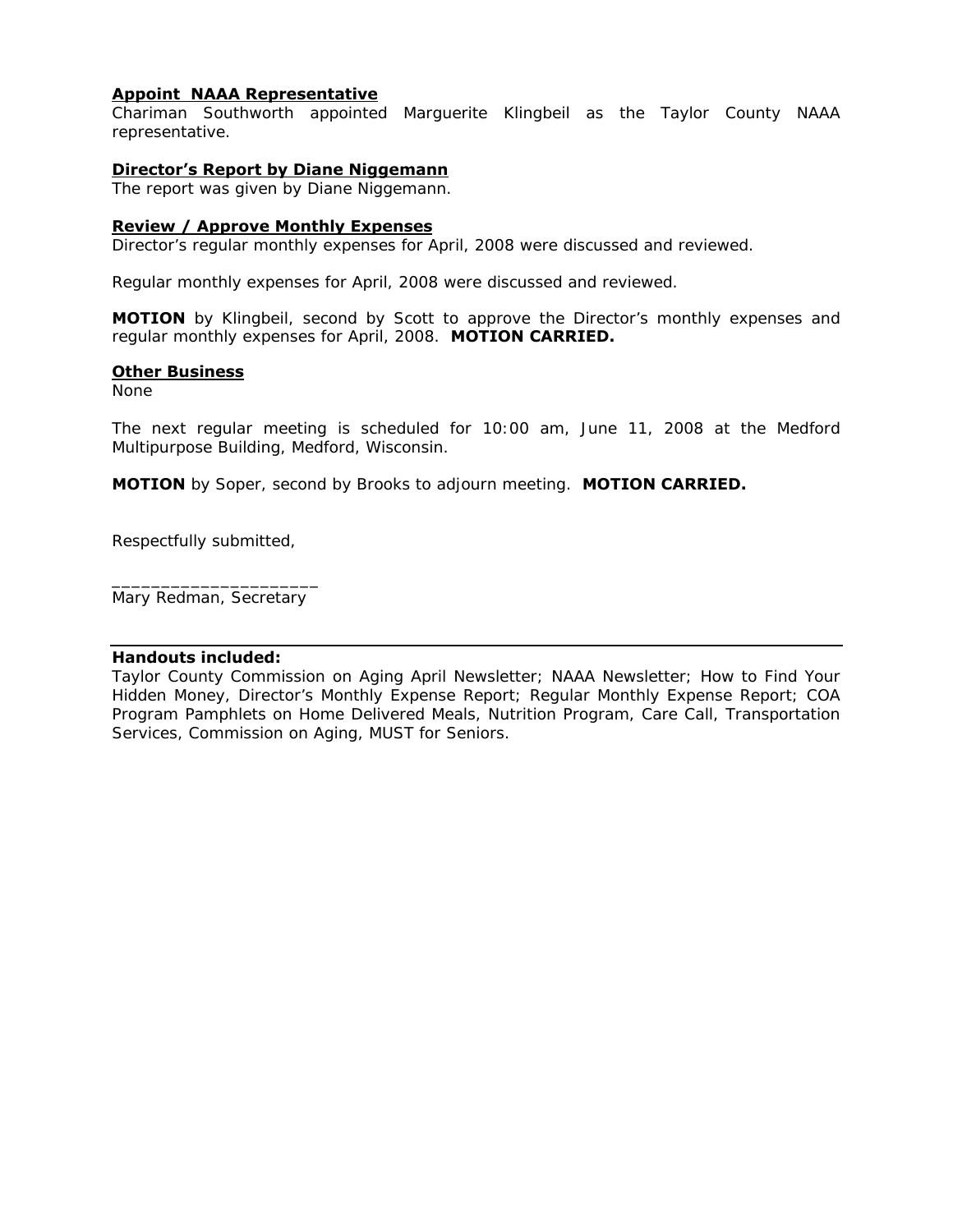## **TAYLOR COUNTY COMMISSION ON AGING MEETING MINUTES OF APRIL 9, 2008**

The Taylor County Commission on Aging regular monthly meeting was called to order by George Southworth at 10:05 AM, April 9, 2008 at the Multipurpose Building, Medford, Wisconsin.

**Members present:** George Southworth, Charlotte Brooks, Ben Yanko, Paula Dubiak, Marguerite Klingbeil, Judy Troyk, Mary Redman, Diane Albrecht, Jerry Albers

**Also present:** Diane Niggemann, Commission on Aging Director; Sherri Vaughn, Black River Industries; Ruth Anne Pipkorn, Commission on Aging Benefit Specialist

#### **Members absent:** none

#### **Review / Approve Minutes from Previous Meeting**

**MOTION** by Albrecht, second by Redman to approve March 12, 2008 minutes as presented. **MOTION CARRIED.** 

#### **Review / Approve Agenda**

**MOTION** by Troyk, second by Brooks to approve agenda for the April 9, 2008 meeting. **MOTION CARRIED.**

#### **Public Input**

Sherri Vaughn spoke about upcoming events at Black River Industries (BRI). Paul Thornton is the new director at BRI.

## **NAAA Report**

The NAAA report was given by Diane Niggemann. She also read a letter regarding OAA funding.

## **Benefit Specialist Report / Ruth Anne Pipkorn**

Ruth Anne spoke to the group regarding the job of the Benefit Specialist. She explained her duties and the various ways she is there to help our seniors.

#### **Review 2007 Financial Reports**

Diane read and explained the 2007 Budget, Expense and Cash Balance reports.

## **Director's Report by Diane Niggemann**

The report was given by Diane Niggemann. The Annual Volunteer Recognition Dinner will be on May  $7<sup>th</sup>$ . Also, another "Final Affairs" Seminar is in the planning stages.

#### **Director's Evaluation:**

**MOTION** by Troyk, second by Albrecht to go into closed session pursuant to 1985.1C WI Statutes. **MOTION CARRIED.** Followed by a roll call. Meeting went in to closed session.

## - **CLOSED SESSION -**

## **Director's Evaluation:**

Evaluation conducted by George Southworth and the COA Board.

**MOTION** by Albrecht, second by Troyk to reconvene into open session pursuant to 1985.1C WI Statutes. **MOTION CARRIED.**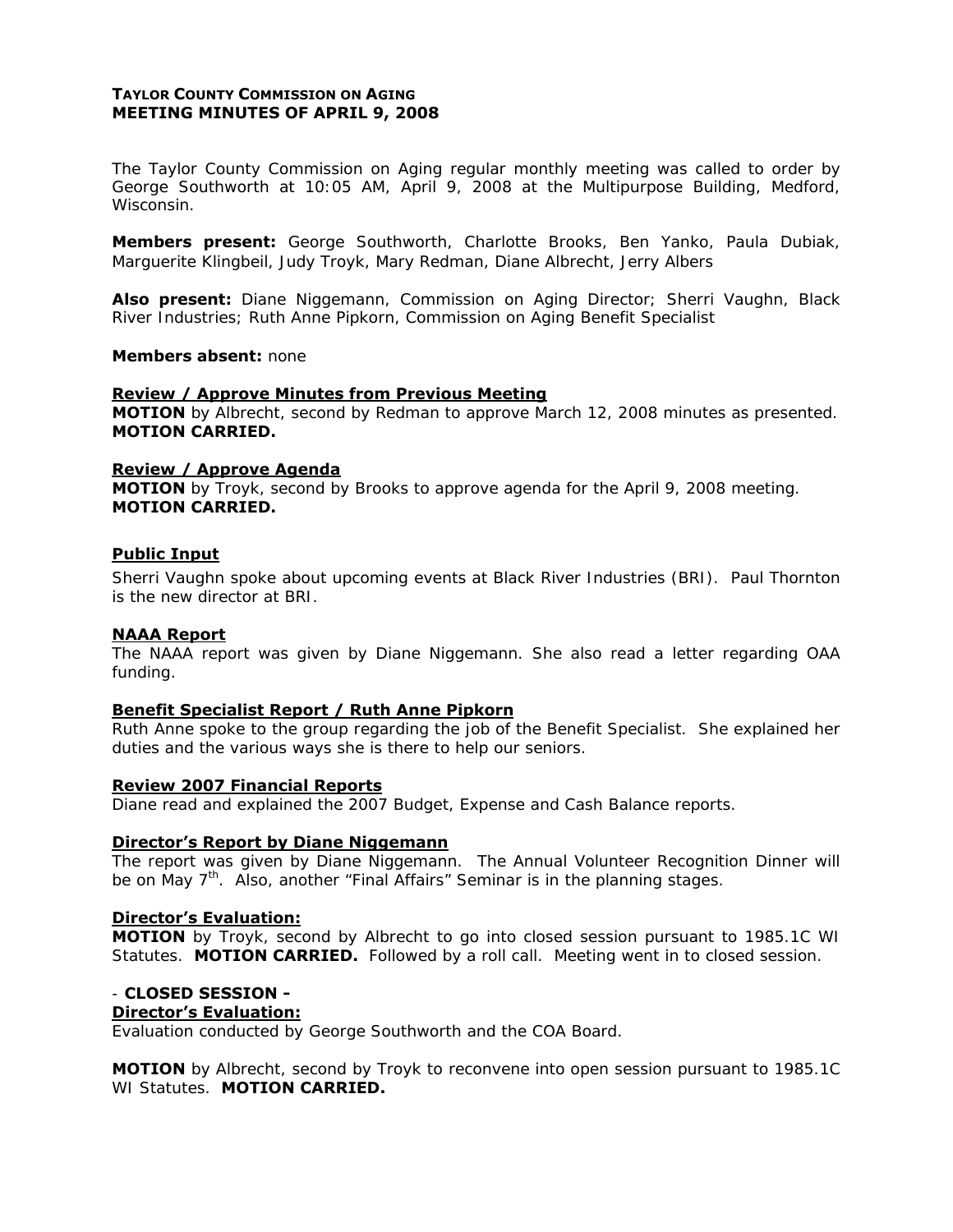# **Review / Approve Monthly Expenses**

Director's regular monthly expenses for March, 2008 were discussed and reviewed.

Regular monthly expenses for March, 2008 were discussed and reviewed.

**MOTION** by Albrecht, second by Klingbeil to approve director's monthly expenses and regular monthly expenses for March, 2008. **MOTION CARRIED.** 

The next regular meeting is scheduled for 10:00 am, May 14, 2008 at the Medford Multipurpose Building, Medford, Wisconsin.

**MOTION** by Albrecht, second by Troyk to adjourn meeting. **MOTION CARRIED.** 

Respectfully submitted,

\_\_\_\_\_\_\_\_\_\_\_\_\_\_\_\_\_\_\_\_\_ Paula Dubiak, Secretary

#### **Handouts included:**

Taylor County Commission on Aging April Newsletter; NAAA Newsletter; Commission on Aging 2007 Budget / Expense Report; Letter from Richard Sicchio; Director's Monthly Expense Report; Regular Monthly Expense Report.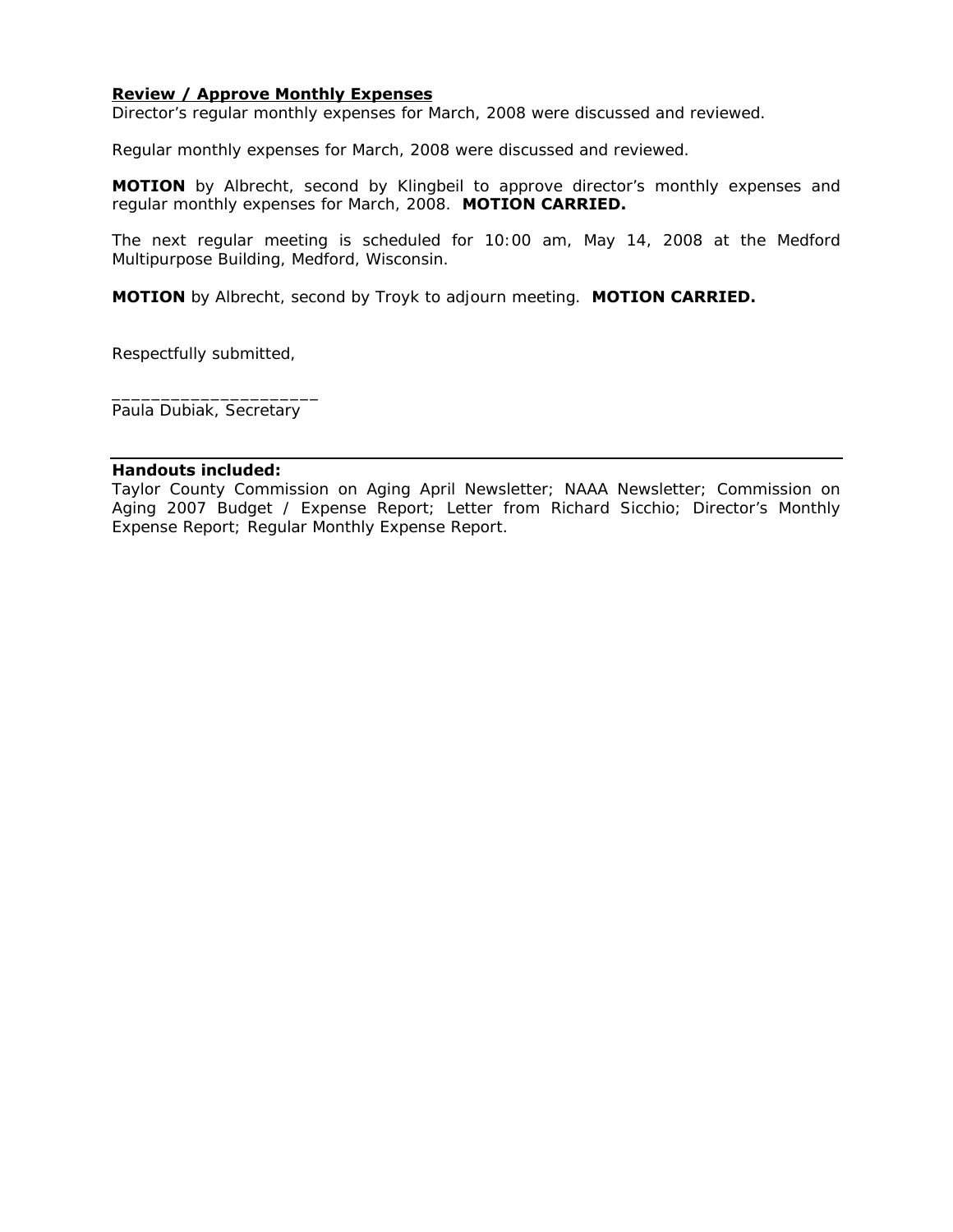# **TAYLOR COUNTY COMMISSION ON AGING MEETING MINUTES OF MARCH 12, 2008**

The Taylor County Commission on Aging regular monthly meeting was called to order by Diane Albrecht at 10:10 AM, March 12, 2008 at the Multipurpose Building, Medford, Wisconsin.

**Members present:** Charlotte Brooks, Ben Yanko, Paula Dubiak, Marguerite Klingbeil, Judy Troyk, Mary Redman, Diane Albrecht, Jerry Albers

**Also present:** Diane Niggemann, Commission on Aging Director; Peggy Nordgren, UW-Extension; Paul Thornton, Black River Industries; Beth Carlson, Catholic Charities; Pam VanKampen, NAAA

**Members absent:** George Southworth

## **Review / Approve Minutes from Previous Meeting**

**MOTION** by Troyk, second by Redman to approve February 13, 2008 minutes as presented. **MOTION CARRIED.** 

## **Review / Approve Agenda**

**MOTION** by Redman, second by Yanko to approve agenda for March 12, 2008 meeting. **MOTION CARRIED.**

## **Public Input**

Beth Carlson and Paul Thornton gave updates about Black River Industries.

## **NAAA Report**

The NAAA report was given by Judy Troyk. Judy spoke about the stimulus payment and encouraged us to remind seniors to file a 1040A form. Diane Niggemann talked about upcoming dates to remember for future meetings.

### **Caregiver Survey / Peggy Nordgren, UW-Extension Family Living Agent**

Peggy Nordgren spoke about the Taylor County Caregiver Survey. Peggy's presentation included tips for employers to help their employees with caregiving concerns.

## **Approve Weather Shield LITE Foundation Grant Request**

Diane Niggemann will be applying for a Weather Shield LITE Foundation Grant for nail care at nutrition sites. Nail care is done by the Taylor County Health Department.

#### **MOTION** by Redman, second by Troyk to apply for grant. **MOTION CARRIED.**

## **2007 Program Assessment / Pam Van Kampen, NAAA**

Pam Van Kampen, NAAA gave the 2007 program assessment. Pam and the committee thanked Judy Troyk for her years of service on the NAAA Committee. Pam, with the help of Beth Carlson spoke to us about updates regarding Aging & Disability Resource Centers (ADRC).

## **Director's Report**

The director's report was given by Diane Niggemann.

- Brunch has been very popular at the sites.
- May  $7<sup>th</sup>$  will be the date for this year's Volunteer Dinner.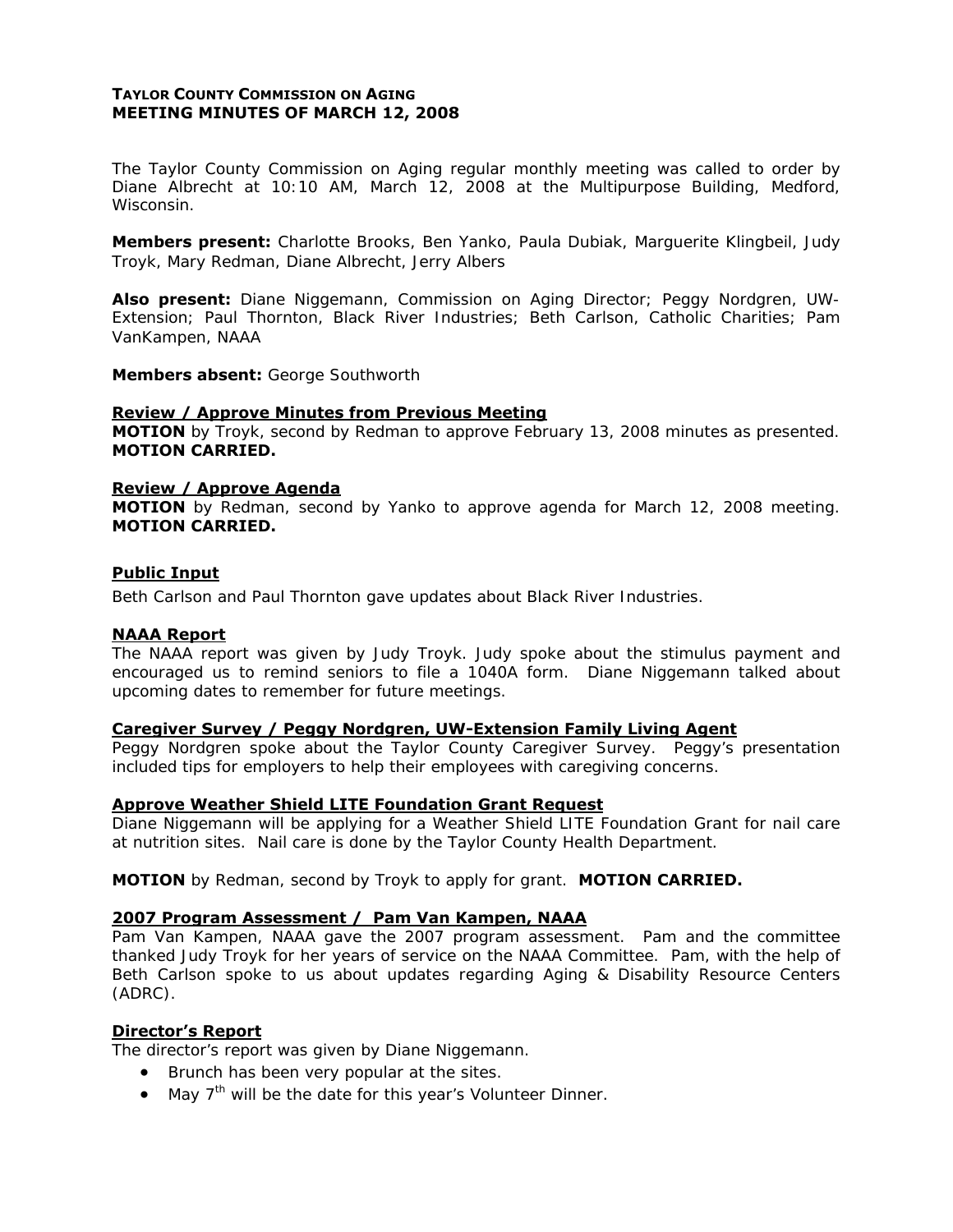# **Review / Approve Monthly Expenses**

Director's regular monthly expenses for February, 2008 were discussed and reviewed.

Regular monthly expenses for February, 2008 were discussed and reviewed.

**MOTION** by Troyk, second by Klingbeil to approve director's monthly expenses and regular monthly expenses for February, 2008. **MOTION CARRIED.** 

The next regular meeting is scheduled for 10:00 am, April 9, 2008 at the Medford Multipurpose Building, Medford, Wisconsin.

**MOTION** by Klingbeil, second by Yanko to adjourn meeting. **MOTION CARRIED.** 

Respectfully submitted,

\_\_\_\_\_\_\_\_\_\_\_\_\_\_\_\_\_\_\_\_\_ Paula Dubiak, Secretary

## **Handouts included:**

Taylor County Commission on Aging March Newsletter; NAAA Newsletter; "Taking Care of You" Brochure; Living with Grief Brochure; UW-Extension Taylor County Employed Caregiver Survey Summary; Director's Monthly Expense Report; Regular Monthly Expense Report; Current and Proposed ADRC Map.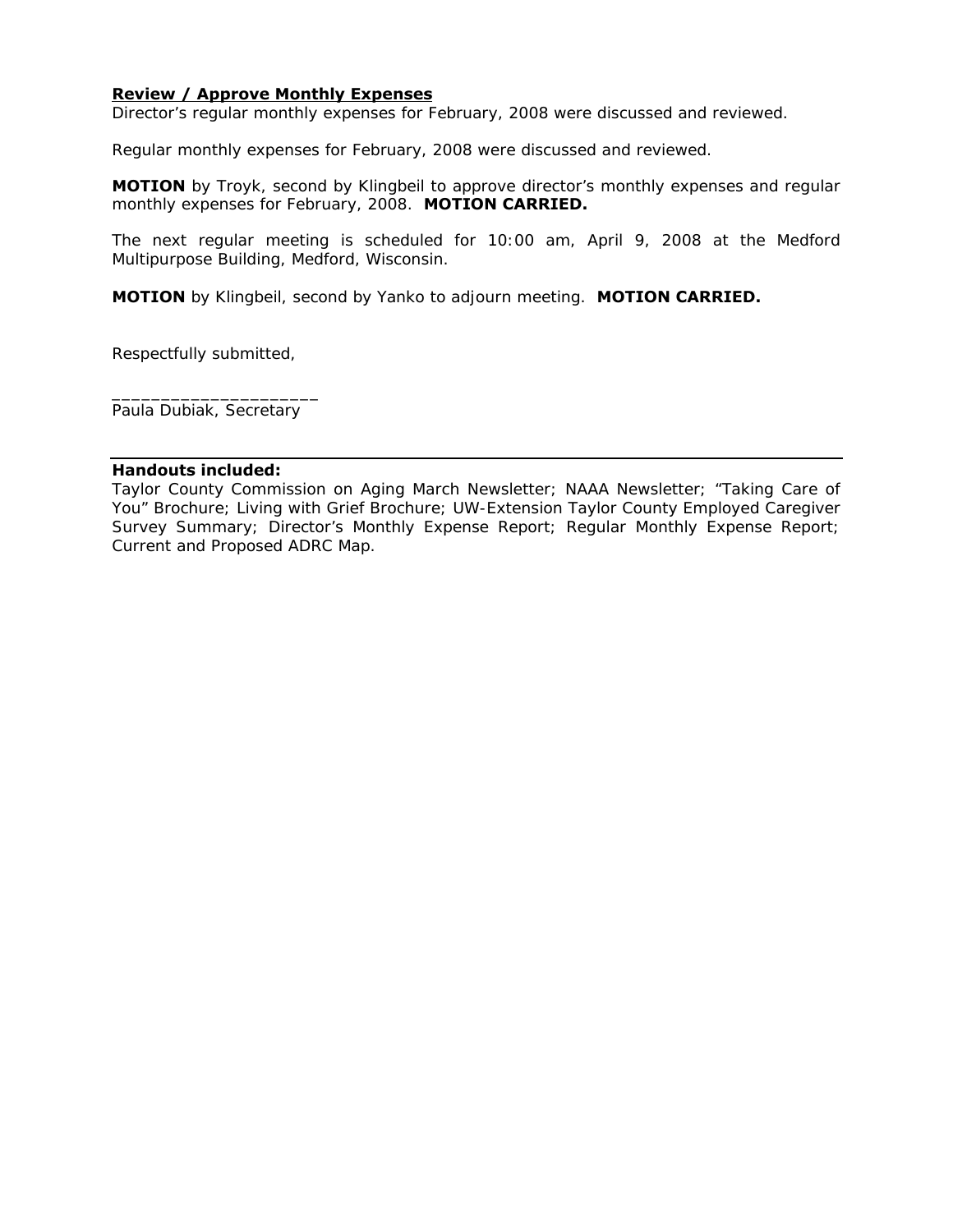## **TAYLOR COUNTY COMMISSION ON AGING MEETING MINUTES OF FEBRUARY 13, 2008**

The Taylor County Commission on Aging regular monthly meeting was called to order by Chairperson George Southworth at 10:05 AM, February 13, 2008 at the Multipurpose Building, Medford, Wisconsin.

**Members present:** George Southworth, Charlotte Brooks, Ben Yanko, Paula Dubiak, Marguerite Klingbeil, Judy Troyk, Mary Redman

**Also present:** Diane Niggemann, Commission on Aging Director; Beth Carlson, Catholic Charities; Sherri Vaughn, Black River Industries; Paul Thornton, Black River Industries; Kathy Lemke, Black River Industries Food Service Manager

**Members absent:** Diane Albrecht, Jerry Albers

## **Review / Approve Minutes from Previous Meeting**

**MOTION** by Troyk, second by Redman to approve January 9, 2008 minutes as presented. **MOTION CARRIED.** 

#### **Review / Approve Agenda**

**MOTION** by Troyk, second by Klingbeil to approve amended agenda for February 13, 2008 meeting. **MOTION CARRIED.**

## **Public Input**

Beth Carlson announced that Paul Thornton will become director of Black River Industries on April 1, 2008. Sherri Vaughn explained the successful respite care program at Black River Industries.

## **NAAA Report**

The NAAA report was given by Diane Niggemann.

## **2007 Nutrition Numbers**

Diane Niggemann explained the 2007 nutrition numbers. In 2007, the Commission on Aging served 22,856 congregate meals and 26,937 home delivered meals. From 2006, there were 1,146 fewer congregate meals and 675 fewer home delivered meals served.

Forty one (41) people received nail care at the nutrition sites and sixty eight (68) individuals received nail care at home or at the Taylor County Health Department.

## **Review / Approve Request from Westboro VFW to Remove Refrigerator from Nutrition Inventory to Westboro VFW Inventory**

The Westboro community purchased new appliances for the VFW Hall. The Westboro VFW Auxiliary would like to keep the old refrigerator.

**MOTION** by Troyk, second by Yanko to remove the old refrigerator from Westboro Nutrition Site inventory and transfer to Westboro VFW inventory. **MOTION CARRIED.**

## **Review / Approve Resolution for Carol Roush in Appreciation of her Years of Service to Taylor County**

A resolution for Carol Roush was read by Diane Niggemann.

**MOTION** by Klingbeil, second by Redman to accept resolution for Carol Roush in appreciation of her years of service to Taylor County. **MOTION CARRIED.**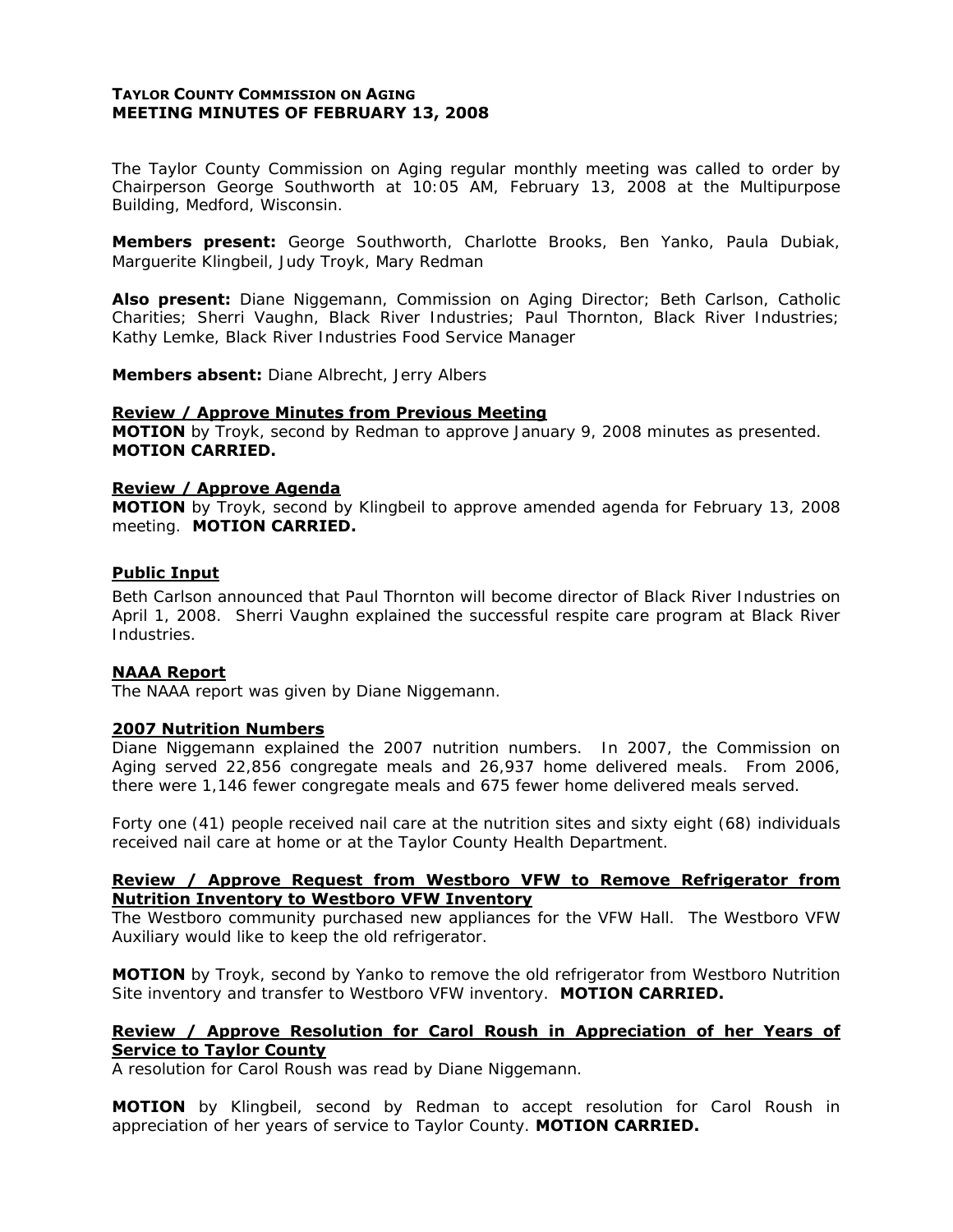# **Director's Report**

The director's report was read by Diane Niggemann.

## **What's an ADRC? / Power Point Presentation by Diane Niggemann**

Diane Niggemann gave a power point presentation on Aging Disability Resource Centers (ADRC). Diane and Beth Carlson answered questions.

## **2007 Program Assessment / Pam VanKampen, NAAA**

Pam VanKampen, NAAA was scheduled to speak to our group, but due to illness was not able to come.

## **Review / approve Monthly Expenses**

Director's regular monthly expenses for January, 2008 were discussed and reviewed.

Regular monthly expenses for January, 2008 were discussed and reviewed.

**MOTION** by Redman, second by Troyk to approve director's monthly expenses and regular monthly expenses for January, 2008. **MOTION CARRIED.** 

The next regular meeting is scheduled for 10:00 am, March 12, 2008 at the Medford Multipurpose Building, Medford, Wisconsin.

**MOTION** by Klingbeil, second by Yanko to adjourn meeting. **MOTION CARRIED.** 

Respectfully submitted,

\_\_\_\_\_\_\_\_\_\_\_\_\_\_\_\_\_\_\_\_\_ Paula Dubiak, Secretary

## **Handouts included:**

Taylor County Commission on Aging February Newsletter; NAAA Newsletter; Wisconsin's "Elder Boom" Report; Current and Proposed Aging and Disability Resource Center Guide; Anticipated Implementation of Family Care Plan; Aging and Disability Resource Center Vision; SAMS Agency Summary Report; 2007 Congregate Meal Chart; Family Caregiver Support Pamphlet; Alzheimer's Disease Update Meeting Announcement; "Taking Care of You Caregiver Class Announcement and Booklet; Director's Monthly Expense Report; Regular Monthly Expense Report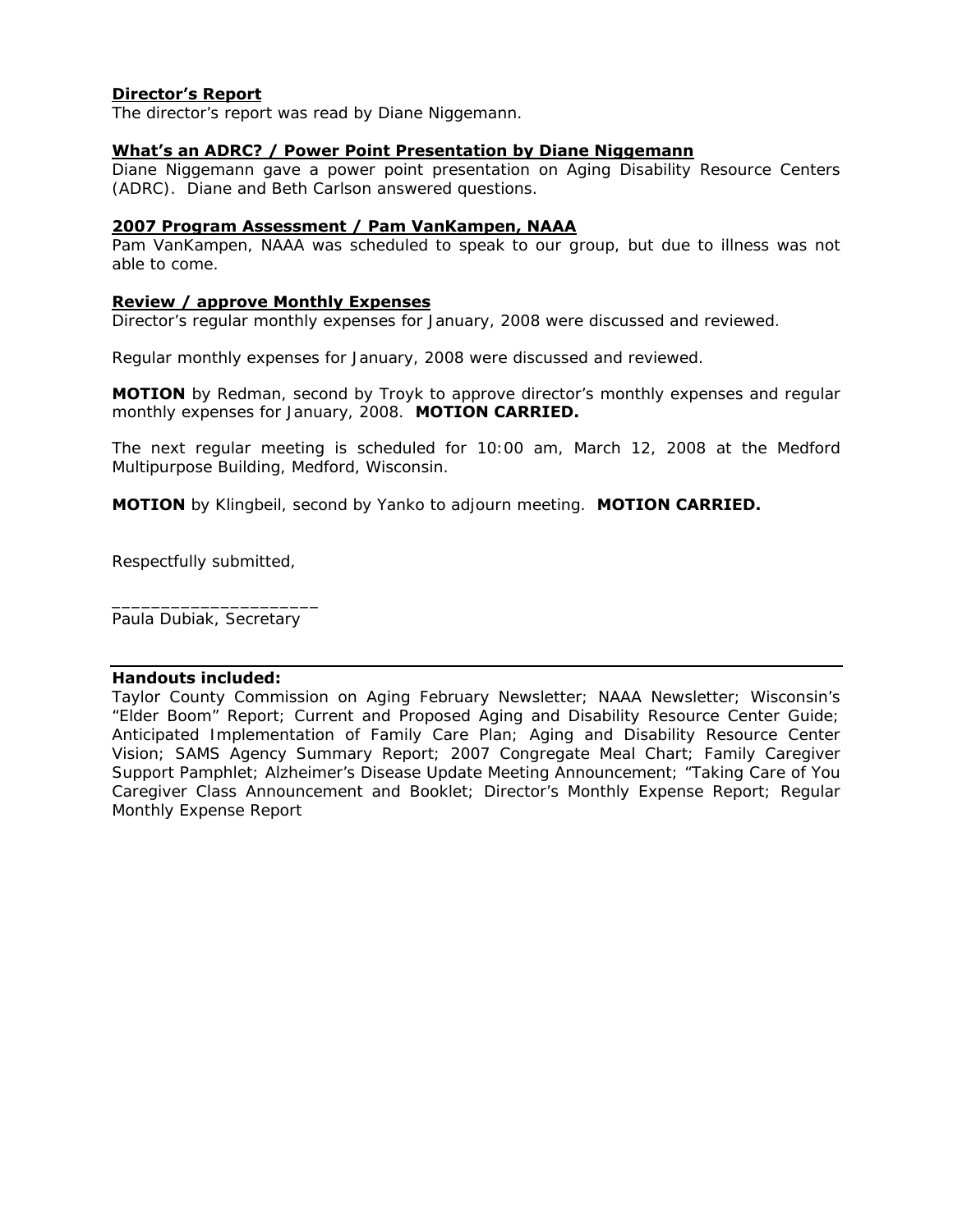## **TAYLOR COUNTY COMMISSION ON AGING MEETING MINUTES OF JANUARY 9, 2008**

The Taylor County Commission on Aging regular monthly meeting was called to order by Chairperson George Southworth at 10:00 AM, January 9, 2008 at the Multipurpose Building, Medford, Wisconsin.

**Members present:** George Southworth, Charlotte Brooks, Ben Yanko, Paula Dubiak, Jerry Albers, Diane Albrecht, Marguerite Klingbeil, Judy Troyk, Mary Redman

**Also present:** Diane Niggemann, Commission on Aging Director; Beth Carlson, Catholic Charities; Sherri Vaughn, Black River Industries; Paul Thornton, Black River Industries; Ed Schlosser, Westboro Town Chairman

#### **Members absent:** None

### **Review / Approve Minutes from Previous Meeting**

**MOTION** by Troyk, second by Redman to approve December 12, 2007 minutes as presented. **MOTION CARRIED.** 

#### **Review / Approve Agenda**

**MOTION** by Albrecht, second by Yanko to approve agenda for January 9, 2008 meeting. **MOTION CARRIED.**

## **Review / Approve Rent Request from Town of Westboro - Chair Ed Schlosser**

Ed Schlosser, Town of Westboro came to speak to the committee about concerns on how to increase numbers at the Westboro dining site. Mr. Schlosser would like the Commission on Aging to pay rent for use of the building in Westboro. Judy Troyk questioned Mr. Schlosser if having the county come up with the money to pay rent would cause the Commission on Aging to close the Westboro site one day per week, would the Westboro Town Board forego the rent payment? Mr. Schlosser stated the Town of Westboro would then forego the rent.

**MOTION** by Troyk, second by Klingbeil to approve Westboro receiving \$100.00 per month for rent. **MOTION CARRIED.** 

#### **Review / Approve 85.21 Application**

Diane Niggemann spoke about the 85.21 application. She explained the application and answered any questions. Paul Thornton explained the transportation concerns regarding scooters.

**MOTION** by Troyk, second by Klingbeil to approve the 85.21 application. **MOTION CARRIED.**

## **NAAA Report**

The report was given by Diane Niggemann.

## **Review / approve Monthly Expenses**

Director's regular monthly expenses for December, 2007 were discussed and reviewed.

Regular monthly expenses for December, 2007 were discussed and reviewed.

**MOTION** by Klingbeil, second by Redman to approve director's monthly expenses and regular monthly expenses for December, 2007. **MOTION CARRIED.**